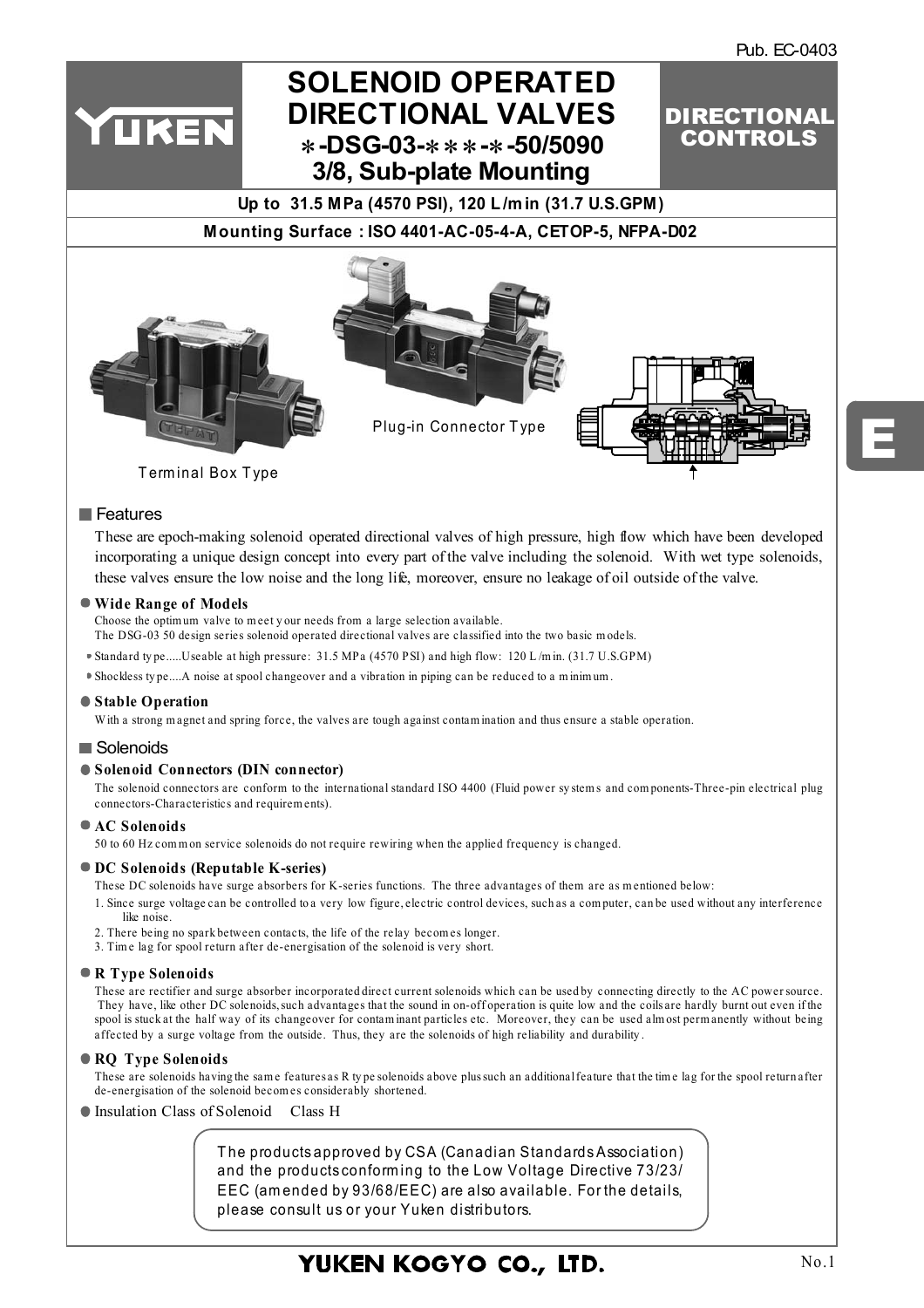

**Specifications/ Solenoid Ratings / Others**

## DIRECTIONAL CONTROLS

#### Specificatios

| Valve<br>Type    | Model<br>Numbers          | Max. Flow<br>$L/m$ in $(U.S.GPM)$ | Max. Operating<br>Pressure | Max. T-Line<br>Back Pres. | Max. Changeover<br>Frequency | Approx. Mass $kg(1bs.)$<br>Type of Solenoid |           |  |
|------------------|---------------------------|-----------------------------------|----------------------------|---------------------------|------------------------------|---------------------------------------------|-----------|--|
|                  |                           |                                   | MPa (PSI)                  | MPa (PSI)                 | $min^{-1}$ (Cy cles/Min)     | AC                                          | DC, R, RQ |  |
|                  | DSG-03-3C*-*-50/5090      |                                   | 31.5 (4570)                |                           | 240                          |                                             |           |  |
| Standard<br>Type | $DSG-03-2D2-$ *-50/5090   | 120(31.7)                         | $[$ Spool Type 60 Only $]$ | 16(2320)                  | R Type Sol. Only             | 3.6(7.9)                                    | 5(11)     |  |
|                  | $DSG-03-2B*-\$ - 50/5090  |                                   | 25(3630)                   |                           | 120                          | 2.9(6.4)                                    | 3.6(7.9)  |  |
| Shockless        | $S-DSG-03-3C*-*-50/5090$  |                                   | 16(2320)                   | 16(2320)                  | 120                          |                                             | 5(11)     |  |
| Type             | $S-DSG-03-2B2-$ *-50/5090 | 120 (31.7)                        |                            |                           |                              |                                             | 3.6(7.9)  |  |

 $\star$  The m aximum flow means the limited flow without inducing any abnormality to the operation (changeover) of the valve. The m aximum flow differs according to the spool ty pe and operating conditions. For details, please refer to the "List of Standard Models and Maxim um Flow" on pages 5 to 9.

## Solenoid Ratings

|                  | Electric source                                      | Coil             | Frequency |               | Voltage $(V)$     |                    | Current & Power at Rated Voltage |             |  |
|------------------|------------------------------------------------------|------------------|-----------|---------------|-------------------|--------------------|----------------------------------|-------------|--|
| Valve Type       |                                                      | Type             | (Hz)      | Source Rating | Serviceable Range | Inrush $(A)^{\pi}$ | Holding(A)                       | Power $(W)$ |  |
|                  |                                                      |                  | 50        | 100           | $80 - 110$        | 5.37               | 0.90                             |             |  |
|                  |                                                      | A100             | 60        | 100           | $90 - 120$        | 4.57               | 0.63                             |             |  |
| Standard<br>Type |                                                      |                  |           | 110           |                   | 5.03               | 0.77                             |             |  |
|                  |                                                      | A120             | 50        | 120           | $96 - 132$        | 4.48               | 0.75                             |             |  |
|                  | $\mathbf{AC}^{\textstyle\#\mathbf{1}}$               |                  | 60        |               | $108 - 144$       | 3.81               | 0.52                             |             |  |
|                  |                                                      |                  | 50        | 200           | $160 - 220$       | 2.69               | 0.45                             |             |  |
|                  |                                                      | A200             | 60        | 200           | $180 - 240$       | 2.29               | 0.31                             |             |  |
|                  |                                                      |                  |           | 220           |                   | 2.52               | 0.38                             |             |  |
|                  |                                                      | A240             | 50        | 240           | $192 - 264$       | 2.24               | 0.37                             |             |  |
|                  |                                                      |                  | 60        |               | $216 - 288$       | 1.91               | 0.26                             |             |  |
| Shockless        |                                                      | D <sub>12</sub>  |           | 12            | $10.8 - 13.2$     |                    | 3.16                             |             |  |
| Type             | DC (K Series)                                        | D <sub>24</sub>  |           | 24            | $21.6 - 26.4$     |                    | 1.57                             | 38          |  |
|                  |                                                      | D <sub>100</sub> |           | 100           | $90 - 110$        |                    | 0.38                             |             |  |
|                  | $AC \rightarrow DC$ Rectified $(R)$                  | R <sub>100</sub> | 50/60     | 100           | $90 - 110$        |                    | 0.43                             | 38          |  |
|                  |                                                      | R <sub>200</sub> |           | 200           | $180 - 220$       |                    | 0.21                             |             |  |
|                  | $AC \rightarrow DC$ Rectified (RO)<br>(Ouick Return) | <b>RQ100</b>     | 50/60     | 100           | $90 - 110$        |                    | 0.43                             | 38          |  |

1. AC solenoid is not available in shockless ty pe.

R or RQ ty pe m odels with built-in current rectifier is recom m ended for shockless operation with AC power.

2. Inrush current in the above table show rm s values at m axim um stroke.

3. There are m ore coil ty pes other than the above. For details, please m ake inquiries.

The coil ty pe num bers in the shaded colum n are handled as optional extras. In case these coils are required to be chosen, please confirm the tim e of delivery with us before ordering.

#### Sub-plate

| Piping<br><b>Size</b> | Japanese Standard "JIS" |                              | European Design Standard |                    | N.American Design Standard | Approx.   |             |
|-----------------------|-------------------------|------------------------------|--------------------------|--------------------|----------------------------|-----------|-------------|
|                       | Sub-plate               | Thread                       | Sub-plate                | Thread             | Sub-plate                  | Thread    | Mass        |
|                       | Model Numbers           | Model Numbers<br><b>Size</b> |                          | <b>Size</b>        | Model Numbers              | Size      | $kg$ (lbs.) |
| 3/8                   | $DSGM-03-40$            | $Rc$ 3/8                     | DSGM-03-2180             | $3/8$ BSP $\Gamma$ | DSGM-03-2190               | $3/8$ NPT | 3.0(6.6)    |
| 1/2                   | $DSGM-03X-40$           | $Rc$ 1/2                     | $DSGM-03X-2180$          | $1/2$ BSP $\Gamma$ | DSGM-03X-2190              | $1/2$ NPT | 3.0(6.6)    |
| 3/4                   | $DSGM-03Y-40$           | $Rc$ 3/4                     | DSGM-03Y-2180            | 3/4 BSP.F          | DSGM-03Y-2190              | $3/4$ NPT | 4.7(10.4)   |

Sub-plates are available. Specify the sub-plate m odel num ber from the table above. W hen sub-plates are not used, the m ounting surface should have a good m achined finish.

#### **Mounting Bolts**

For socket head cap screws in the table below are included.

| Descriptions                                        | Soc. Hd. Cap Screw (4 pcs.)       | Tightening Torque                      |
|-----------------------------------------------------|-----------------------------------|----------------------------------------|
| Japanese Standard "JIS"<br>European Design Standard | $M6 \times 35$ Lg.                | $12 - 15$ Nm<br>$(106 - 133$ in. 1bs.) |
| N. American Design Standard                         | $1/4 - 20$ UNC $\times$ 1-1/2 Lg. |                                        |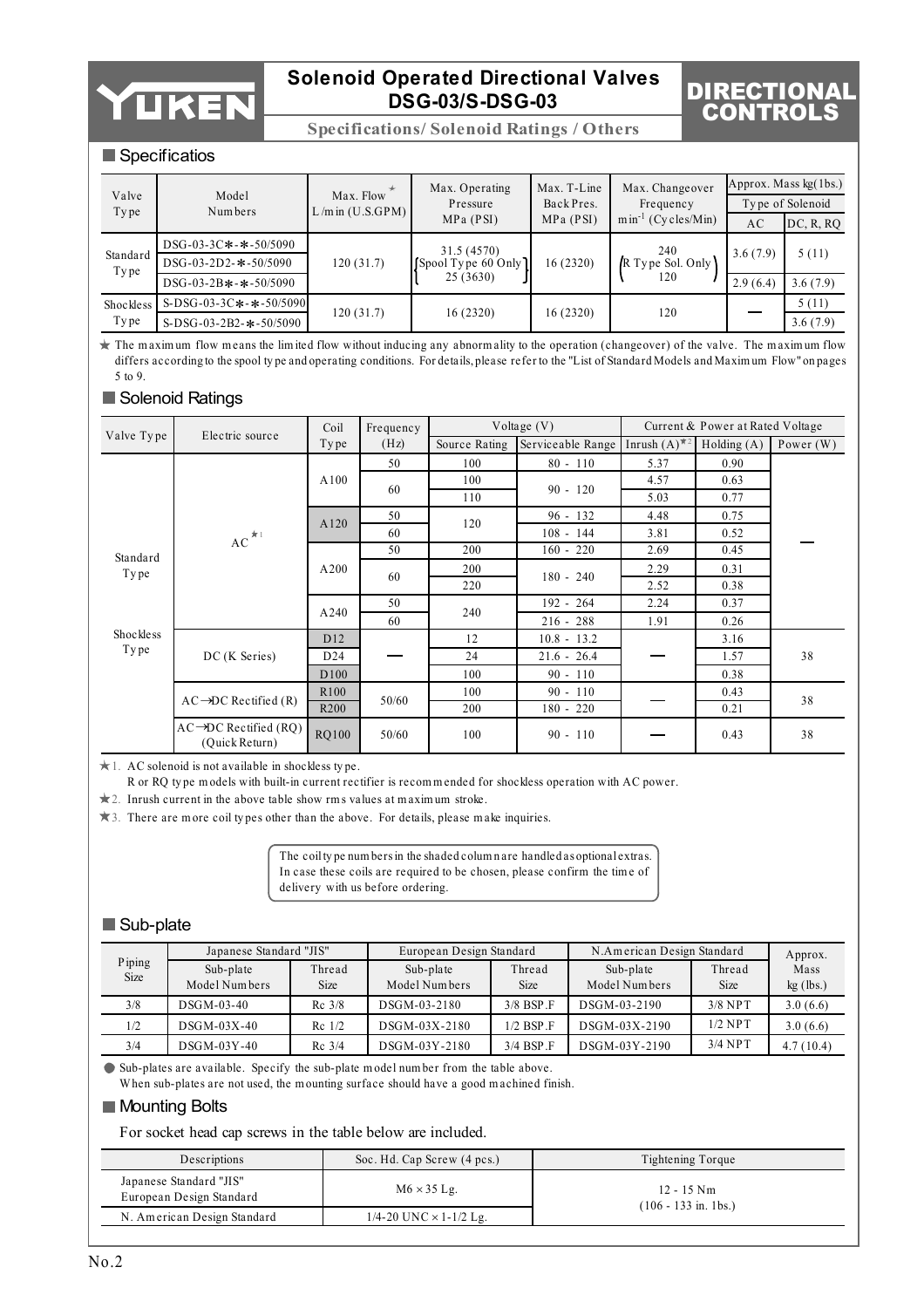| <b>Solenoid Operated Directional Valves</b><br>DIRECTIONA<br><b>DSG-03 / S-DSG-03</b><br>TUREN<br><b>CONTROLS</b><br><b>Model Number Designation</b> |                   |                                                                           |                                                                                                      |                                                                                                                                                                                                                                                       |                                                      |                                                                                          |                                               |                                                                                                                                                                                                 |  |  |  |  |  |  |
|------------------------------------------------------------------------------------------------------------------------------------------------------|-------------------|---------------------------------------------------------------------------|------------------------------------------------------------------------------------------------------|-------------------------------------------------------------------------------------------------------------------------------------------------------------------------------------------------------------------------------------------------------|------------------------------------------------------|------------------------------------------------------------------------------------------|-----------------------------------------------|-------------------------------------------------------------------------------------------------------------------------------------------------------------------------------------------------|--|--|--|--|--|--|
|                                                                                                                                                      |                   |                                                                           |                                                                                                      |                                                                                                                                                                                                                                                       |                                                      |                                                                                          |                                               |                                                                                                                                                                                                 |  |  |  |  |  |  |
|                                                                                                                                                      | ᆛ                 | Reverse Mtg. of<br>Solenoid<br>$f$ Omit if not<br>Models with<br>required |                                                                                                      |                                                                                                                                                                                                                                                       |                                                      |                                                                                          | ┙                                             |                                                                                                                                                                                                 |  |  |  |  |  |  |
|                                                                                                                                                      | $\ast$            | Design<br>Standard                                                        | N.American<br>Japanese<br>Std. "JIS"<br>None:<br>$\ddot{\mathbf{e}}$                                 | Design Std.                                                                                                                                                                                                                                           | None:                                                | European<br>Std. "JIS"<br>Japanese<br>Design<br>Std.<br>$\ddot{\mathbf{e}}$<br>and       | N. American<br>Design<br>Std.                 | In the table above, the symbols or numbers highlighted with shader epresent the optional extras.<br>The valves with model number having such optional extras are handles as options, therefore, |  |  |  |  |  |  |
|                                                                                                                                                      | -50               | Design<br>Number                                                          |                                                                                                      | SO                                                                                                                                                                                                                                                    |                                                      |                                                                                          |                                               |                                                                                                                                                                                                 |  |  |  |  |  |  |
|                                                                                                                                                      | $\ddot{\hat{}}$   | Connection<br>Electrical<br>Conduit                                       | Box Type<br>Terminal<br>None:                                                                        |                                                                                                                                                                                                                                                       | יִّ<br>צ                                             | Plug-in<br>Connector<br>Plug-in<br>Connector<br>$\sum_{i=1}^{n}$<br>Type<br>Type<br>with | Indicator<br>Light<br>(Option)                | please confirm the time of delivery with us before ordering.                                                                                                                                    |  |  |  |  |  |  |
|                                                                                                                                                      | ပှ                | Manual<br>Override                                                        |                                                                                                      | Lock Nut<br>Override<br>(Option)<br>None:<br>Manual<br>Button<br>Push<br>$P_{\text{in}}$<br><br>ن<br>and                                                                                                                                              |                                                      |                                                                                          |                                               |                                                                                                                                                                                                 |  |  |  |  |  |  |
|                                                                                                                                                      | $-D24$            | $_{\rm Type}^{\rm {coil}}$                                                | A120<br>4ë®<br>A200<br>A240<br>ä<br>DI2                                                              | $\mathbf{R}$<br>$(\mathbb{AC} \rightarrow \mathbb{DC})$<br>$(AC \rightarrow BC)$<br>$(AC = BC)$<br>$(AC \rightarrow DC)$<br><b>RQ100</b><br><b>RQ100</b><br>R100<br>R200<br>R200<br>R100<br>$D100$<br>RQ:<br>ġ<br>D100<br>ä<br>DI2<br>D24<br>D24<br>ż |                                                      |                                                                                          |                                               |                                                                                                                                                                                                 |  |  |  |  |  |  |
|                                                                                                                                                      | ⋖                 | Position Valve<br>Omit if not<br>Special Two<br>required                  |                                                                                                      |                                                                                                                                                                                                                                                       | $\mathbf{A}^{\star_1}$<br>$\bar{\hat{\mathbf{B}}}^*$ |                                                                                          | $A^{\star_1}$<br>$\mathbf{B}^{\star_{\perp}}$ |                                                                                                                                                                                                 |  |  |  |  |  |  |
|                                                                                                                                                      | $\mathbf{\Omega}$ | $_{\rm Type}^{\rm Spol}$                                                  | $\mathfrak{S}$<br>9,10<br>4,40<br>5,60<br>11,12<br>$\overline{2},$                                   | $\mathbf{\sim}$                                                                                                                                                                                                                                       | 3<br>$\frac{2}{8}$                                   | $\sim$ 4                                                                                 | $\sim$                                        |                                                                                                                                                                                                 |  |  |  |  |  |  |
|                                                                                                                                                      | m                 | Arrangement<br>Spool-<br>Spring                                           | Spring<br>Centred<br>ڗ                                                                               | No-Spring<br>Detented<br>ä                                                                                                                                                                                                                            | Spring<br>Offset<br>ö                                | Spring<br>Centred<br>ن                                                                   | Spring<br>Offset<br>ö                         |                                                                                                                                                                                                 |  |  |  |  |  |  |
|                                                                                                                                                      | <u>ุว</u>         | Positions<br>of Valve<br>Number                                           | Positions<br>Three<br>$\ddot{\bm{5}}$                                                                | $\ddot{\mathbf{v}}$                                                                                                                                                                                                                                   | Positions<br>$_{\rm Two}$                            | Positions<br>Three<br>$\ddot{\bm{s}}$                                                    | Two<br>Positions<br>$\ddot{\mathbf{a}}$       |                                                                                                                                                                                                 |  |  |  |  |  |  |
|                                                                                                                                                      | $-03$             | Valve<br>Size                                                             | $\boldsymbol{c}$                                                                                     |                                                                                                                                                                                                                                                       |                                                      |                                                                                          |                                               |                                                                                                                                                                                                 |  |  |  |  |  |  |
|                                                                                                                                                      | <b>DSG</b>        | Series<br>Number                                                          |                                                                                                      | Operated<br>Directional<br>Solenoid<br>DSG:<br>Valve                                                                                                                                                                                                  |                                                      |                                                                                          |                                               |                                                                                                                                                                                                 |  |  |  |  |  |  |
| Model Number Designation                                                                                                                             | ဟ်                | Shockless<br>$Type$                                                       |                                                                                                      | $\frac{\text{Standard}}{\text{Type}}$<br>None:                                                                                                                                                                                                        |                                                      |                                                                                          | Shockless<br>Type                             | $\star$ 1. In case of the special two position valve, please refer to page 10 for details.<br>N1 is not available for R and RQ-type solenoids.<br>N is not available for RQ-type solenoids.     |  |  |  |  |  |  |
|                                                                                                                                                      | ய்                | Special<br>Seals                                                          | For Phosphate<br>Fluids<br>(Omit if not<br>Ester Type<br>required)<br>$\star$ 2.<br>$\star$ 3.<br>ú. |                                                                                                                                                                                                                                                       |                                                      |                                                                                          |                                               |                                                                                                                                                                                                 |  |  |  |  |  |  |

# E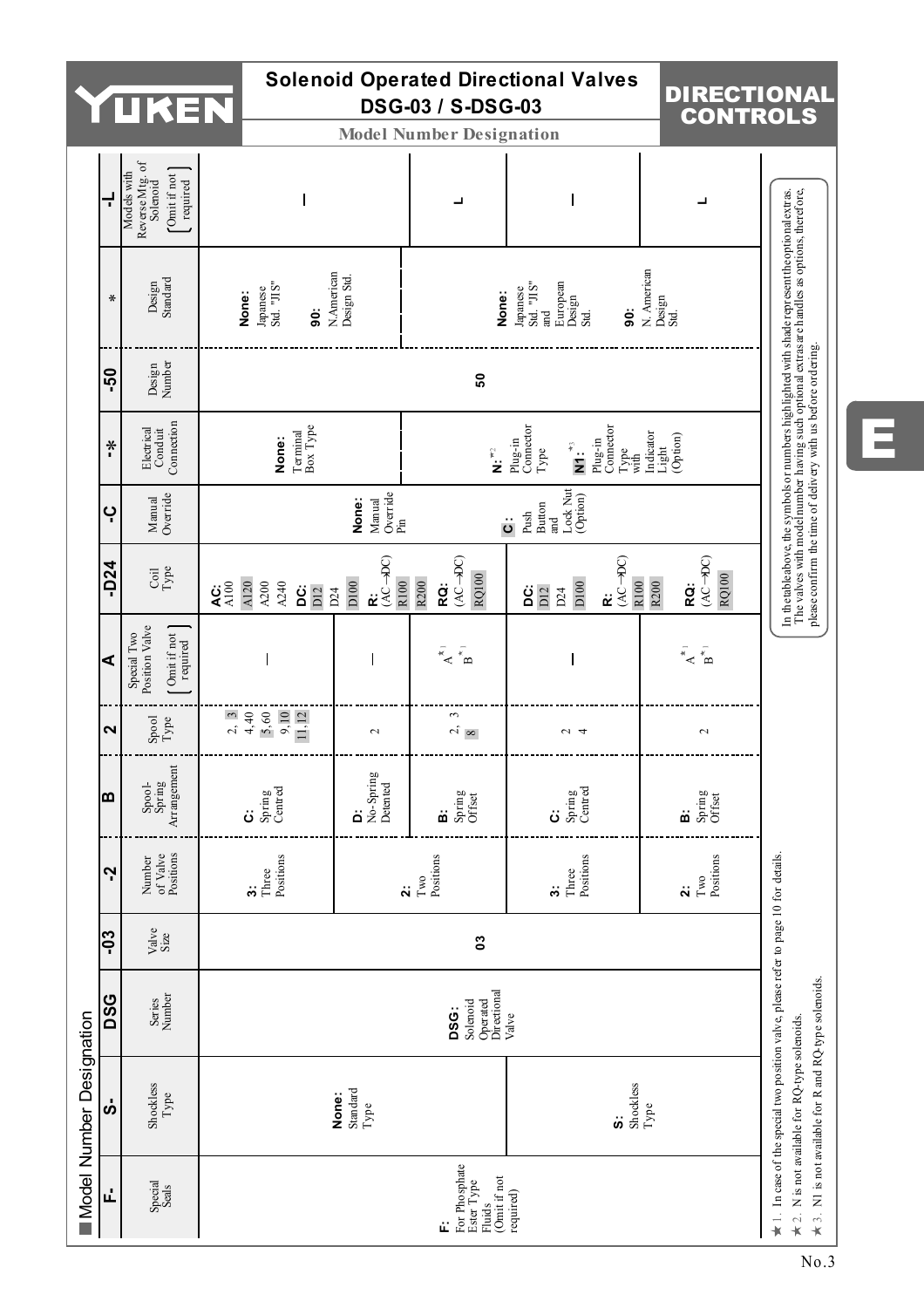

**Options / Hydraulic Fluids / Instructions**

## **Options**

#### **Push Button with Lock Nut**

Can be used for manual changeover of spool. The push button can be locked in the pressed condition.

#### **Plug-in Connector with Solenoid Indicator Light**

These are the indicator light incorporated plug-in connector type solenoids. Energisation or de-energisation of the solenoid can be easily identified with the incorporated indicator light.

#### **M8 Mounting Bolts.**

As the mounting bolts, M6 socket head cap screws are used for the standard valves, however, M8 socket head cap screws are also available for supply as optional extras. In case the M8 screws are required, suffix "02" to the design number of both valve and sub-plate model number like

## below.<br>**Hydraulic Fluids**

## **Fluid Types**

Any type of hydraulic fluid, listed in the table below can be used.



DIRECTION

CONTROLS

(Example) Valve: DSG-03-3C2-A100- 5002 The value is subject to DSGM-03-4002 hexagon

socket head cap screws  $M8 \times 38$  Lg.

| Petroleum base oils     | Use fluids equivalent to ISO VG32 or VG46.                                                                                                                                           |
|-------------------------|--------------------------------------------------------------------------------------------------------------------------------------------------------------------------------------|
| Synthetic fluids        | Use phosphate ester or poly of ester fluid. When phosphate ester fluid is used,<br>prefix "F-" to the model number because the special seals (fluororubber) are required to be used. |
| Water containing fluids | Use water-gly col fluids or W/O emulsion fluids.                                                                                                                                     |

Note:For use with hy draulic fluids other than those listed above, please consult y our Yuken representatives in advance.

## **Recommended Viscosity and Oil Temperatures**

Always be sure to use hydraulic fluids within the stipulated conditions shown below: Viscosity: 15 to 400 mm<sup>2</sup>/s (77 to 1800 SSU), Temperature: -15 to +70°C (5 to 160°F)

#### **Control of Contamination**

Due caution must be paid to maintaining control over contamination of the hydraulic fluids which may otherwise lead to breakdowns and shorten the life of the valve. Please maintain the degree of contamination within NAS 1638-Grade 12. Use 25  $\mu$ m or finer line filter.

#### **Instructions**

#### **Mounting Posture**

In case No-spring detent type valves are used in the solenoid de-energised state, install the valve in such a way that the axis L-L' becomes horizontal to get the detent effect firmly. For the valve types other than the above, there are no restrictions on the mounting posture.



#### **Solenoid Energisation**

For double solenoid valves do not energise both at the sametime as it will result in coils burning out.

#### **Valve Tank Port**

Avoid connecting the valve tank port to a line with possible surge pressure.

Piping end of tank line should be submerged in oil.

#### **Shockless Type**

In order to benefit from a shockless operation, it is necessary to fill the tank line with operating oil. Only after the tank line has been filled with operating oil, start the operation of the valve on a regular basis.

#### **Operating Force for Manual Override Push Pin**

Please note that as the back pressure of the tank line rises, the manual override push pin turns hard to operate (see the graph below).

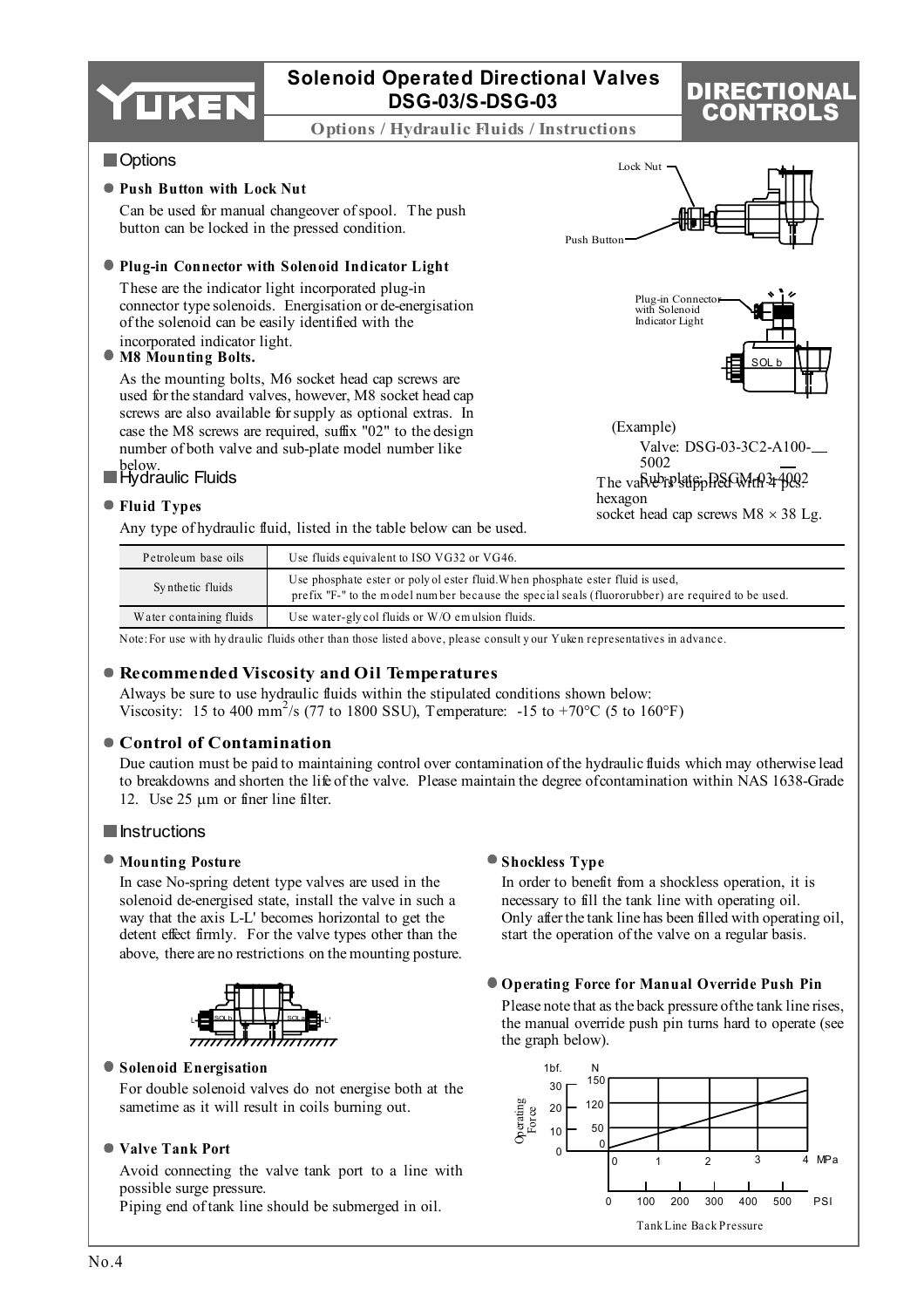

## **Solenoid Operated Directional Valves DSG-03-**∗∗∗**-A**∗

## **List of Standard Models**

## DIRECTIONAL CONTROLS

## List of Standard Models and The Maximum Flow

## **Models with AC Solenoids: DSG-03-**∗∗∗**-A**∗

|                        |                                                                                                              |                                                                                                                                                   |                        |           |                                         |                        |                   | Max. Flow L/min               |                                 |                       |                                   |                                  |                                                          |                   |                                        |
|------------------------|--------------------------------------------------------------------------------------------------------------|---------------------------------------------------------------------------------------------------------------------------------------------------|------------------------|-----------|-----------------------------------------|------------------------|-------------------|-------------------------------|---------------------------------|-----------------------|-----------------------------------|----------------------------------|----------------------------------------------------------|-------------------|----------------------------------------|
|                        |                                                                                                              |                                                                                                                                                   |                        |           | $P \leq$ $A \leq B$                     |                        |                   |                               | [Port "B" Blocked]              | $P \longrightarrow A$ |                                   |                                  | [Port "A" Blocked]                                       | $P \rightarrow B$ |                                        |
| No. of Valve Positions | Spool-Spring Arrangement                                                                                     | Model<br>Numbers                                                                                                                                  | Graphic<br>Symbols     |           |                                         |                        |                   |                               | ىل                              |                       |                                   |                                  |                                                          |                   |                                        |
|                        |                                                                                                              |                                                                                                                                                   |                        | 10<br>MPa | 16<br>MPa                               | 25<br>MPa              | 31.5<br>MPa       | 10<br>MPa                     | 16<br>MPa                       | 25<br>MPa             | 31.5<br>MPa                       | 10<br>MPa                        | 16<br>MPa                                                | 25<br>MPa         | 31.5<br>MPa                            |
|                        |                                                                                                              | DSG-03-3C2                                                                                                                                        | <b>Extâne</b>          | 100       | 100                                     | 100                    | 100               | 100(70)<br>90(49)             | 100(48)<br>53(30)               | 96(28)<br>34(19)      | 65(24)<br>26(15)                  | 100(70)<br>90(49)                | 100(48)<br>53(30)                                        | 96(28)<br>34(19)  | 65(24)<br>26(15)                       |
|                        |                                                                                                              | DSG-03-3C3                                                                                                                                        | <b>PATTIFIX RH</b>     | 90        | 90                                      | 90                     | 90                | 100(81)                       | 100(81)                         | 100(81)               | 100(81)                           |                                  | 100(81) 100(81)                                          | 100(81)           | 100(81)                                |
|                        |                                                                                                              | DSG-03-3C4                                                                                                                                        | 动画板                    | 80        | 80                                      | 80(65)                 | 80(25)            | 100(58)                       | $100(81)$ $ 100(81)$<br>100(33) | 100(81)<br>76(22)     | 100(81)<br>46(19)                 |                                  | $[100(81)]$ $[100(81)]$ $[100(81)]$<br>$100(58)$ 100(33) | 76(22)            | 100(81)<br>46(19)                      |
|                        |                                                                                                              |                                                                                                                                                   | $A$ $B$<br><b>另心的话</b> |           |                                         | 75(20)                 | 30(15)<br>100(75) | 90(47)<br>100(62)             | 50(26)<br>100(39)               | 28(18)<br>84(21)      | 22(15)                            | 90(47)<br>48(18) 100(62) 100(39) | 50(26)                                                   | 28(18)<br>84(21)  | 22(15)<br>48(18)                       |
|                        |                                                                                                              | DSG-03-3C40                                                                                                                                       |                        | 100       | 100                                     | 100                    | 100(25)           | 62(40)                        | 47(26)                          | 27(16)                | 20(12)                            | 62(40)                           | 47(26)                                                   | 27(16)            | 20(12)                                 |
|                        |                                                                                                              | $DSG-03-3C5$                                                                                                                                      | 动航速                    | 30        | 30                                      | 30                     | 30                | 26                            | 21                              | 18                    | 16                                | 30                               | 28                                                       | 28                | 28                                     |
| Three Positions        | Spring Centred                                                                                               | DSG-03-3C60                                                                                                                                       | 法难道                    | 70        | 70                                      | 70                     |                   | 100                           | 100                             | 100                   |                                   | 100                              | 100                                                      | 100               |                                        |
|                        |                                                                                                              | DSG-03-3C9                                                                                                                                        | <b>HITHIXR</b>         | 100       | 100                                     | 100                    | 100               | 60                            | 60                              | 60                    | 60                                | 60                               | 60                                                       | 60                | 60                                     |
|                        |                                                                                                              | DSG-03-3C10                                                                                                                                       | <b>EATTEITX RE</b>     | 80        | 80                                      | 80(30)<br>30(25)       | 80(20)<br>20(15)  | $100(55)$ $100(36)$<br>60(38) | 47(24)                          | 60(21)<br>23(14)      | 17(11)                            | 60(38)                           | $34(16)$   100(55)  100(36)<br>47(24)                    | 60(21)<br>23(14)  | 34(16)<br>17(11)                       |
|                        |                                                                                                              |                                                                                                                                                   |                        |           |                                         |                        |                   |                               | $100(80)$ $100(65)$             | 85(35)                |                                   | $62(28)$ (100(80) (100(65)       |                                                          | 85(35)            | 62(28)                                 |
|                        |                                                                                                              | DSG-03-3C11                                                                                                                                       | <b>HITTER</b>          | 100       | 100                                     | 100                    | 100               | 80(60)                        | 70(46)                          | 51(32)                | 45(25)                            | 80(60)                           | 70(46)                                                   | 51(32)            | 45(25)                                 |
|                        |                                                                                                              | DSG-03-3C12                                                                                                                                       | <b>EATTENTION</b>      | 90        | 90                                      | 90(30)<br>40(20)       | 90(20)<br>20(15)  | 100(55)<br>60(38)             | 100(36)<br>47(24)               | 60(21)<br>23(14)      | 34(16)<br>17(11)                  | 100(55)<br>60(38)                | 100(36)<br>47(24)                                        | 60(21)<br>23(14)  | 34(16)<br>17(11)                       |
| Two Positions          | No-Spring<br>Detented                                                                                        | DSG-03-2D2                                                                                                                                        |                        | 100       | 100                                     | 100                    | 100               | 40                            | 40                              | 30                    | 28                                | 60                               | 60                                                       | 40                | 35                                     |
|                        |                                                                                                              | DSG-03-2B2                                                                                                                                        | _<br>仙<br>178          | 100       | 100<br>$100(90)$ $100(90)$              | 100<br>100(90) 100(90) | 100               | 34                            | 24                              | 20                    | 19                                | 80(42)                           | 100(62) 100(62) 100(44)                                  | $73(36)$ 63(34)   | 94(37)<br>51(33)                       |
|                        | Offset<br>mg                                                                                                 | DSG-03-2B3                                                                                                                                        | 征阳区                    | 100       | 100                                     | 100                    | 100               | 57                            | 57                              | 57                    | 57                                |                                  | $100(79)$ $100(72)$ $100(64)$ $100(59)$                  |                   |                                        |
|                        | Spr                                                                                                          | DSG-03-2B8                                                                                                                                        |                        |           | $100(75)$ $100(75)$ $100(75)$ $100(75)$ |                        |                   | 26                            | 19                              | 18                    | 16                                | 00(35)                           | 87(15)                                                   | 61(9)             | $92(55)$ 89(46) 78(28) 70(27)<br>49(7) |
|                        |                                                                                                              |                                                                                                                                                   |                        |           |                                         |                        |                   |                               |                                 |                       |                                   | 45(21)                           | 34(12)                                                   | 15(9)             | 11(6)                                  |
|                        |                                                                                                              | Notes : 1. The relation between the maximum flow in the table above and the frequency/voltage (within the serviceable voltage) is as shown below. |                        |           |                                         |                        |                   |                               |                                 |                       |                                   |                                  |                                                          |                   |                                        |
|                        | (Example)<br>50Hz, At rated voltage -<br>50Hz, At minimum serviceable voltage<br>(80% of rated voltage)      |                                                                                                                                                   |                        |           |                                         |                        |                   |                               |                                 |                       |                                   |                                  |                                                          |                   |                                        |
|                        | variants                                                                                                     | The maximum flow rate is<br>constant regardless of 50 Hz<br>or 60 Hz and of any voltage<br>within<br>serviceable voltage                          | the                    |           | 60Hz, At rated voltage -                |                        | - 100             | 100(75)<br>100(25)            |                                 |                       | $(90\% \text{ of rated voltage})$ |                                  | 60Hz, At minimum serviceable voltage                     |                   |                                        |
|                        | 2. For the maximum flow rate in $P \rightarrow T$ of the valves with $\mathbf{a}^*$ mark, please see page 9. |                                                                                                                                                   |                        |           |                                         |                        |                   |                               |                                 |                       |                                   |                                  |                                                          |                   |                                        |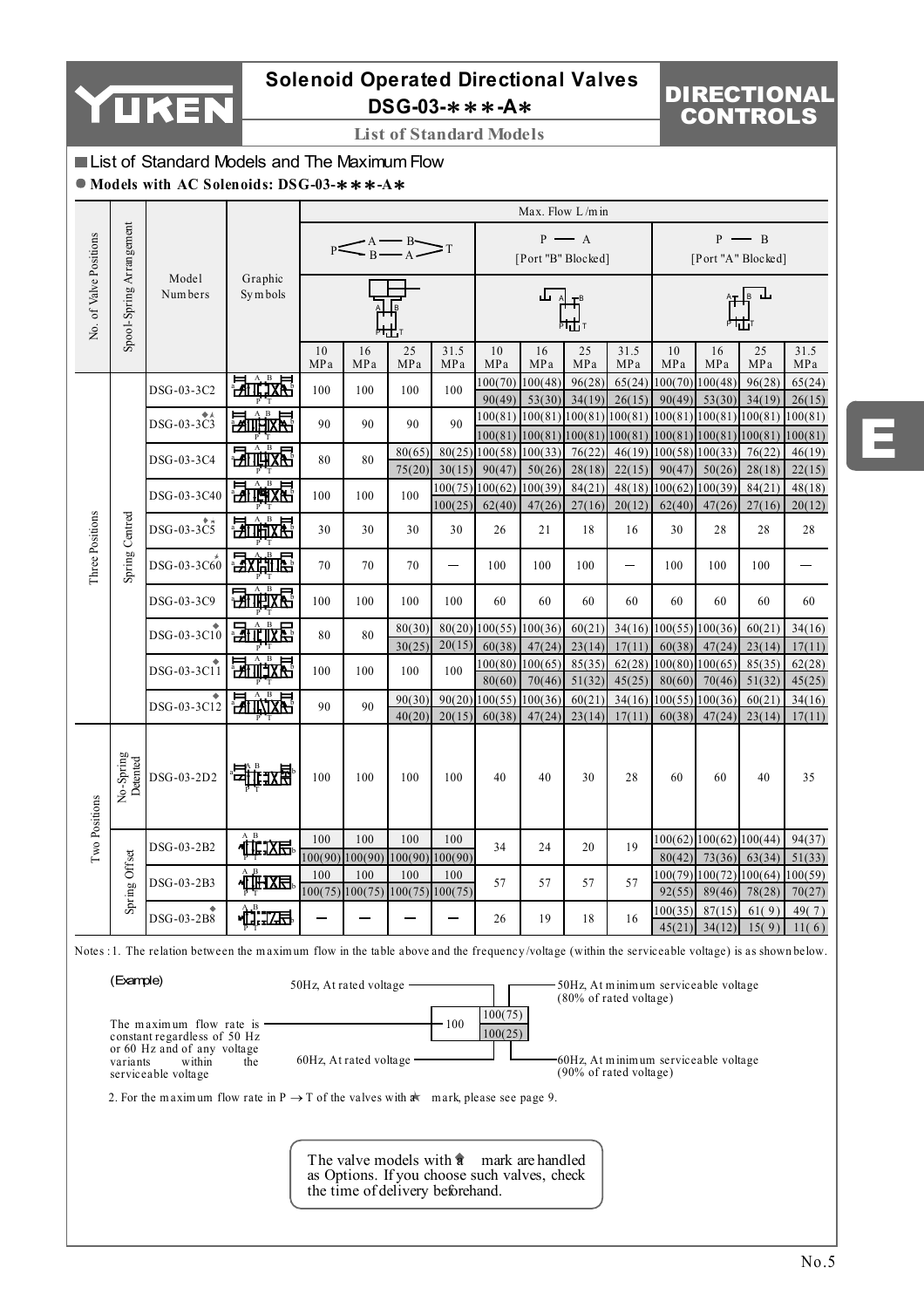

## **Solenoid Operated Directional Valves DSG-03-**∗∗∗**-A**∗



**List of Standard Models**

## List of Standard Models and The Maximum Flow

**Models with AC Solenoids: DSG-03-**∗∗∗**-A**∗

|                        |                                                                                                                                                                                                                                                                                                                                                                                              |                  |                                  |                    |                                             |                    |                          |                    | Max. Flow U.S.GPM  |                          |                                             |                          |                            |                                             |                                            |  |
|------------------------|----------------------------------------------------------------------------------------------------------------------------------------------------------------------------------------------------------------------------------------------------------------------------------------------------------------------------------------------------------------------------------------------|------------------|----------------------------------|--------------------|---------------------------------------------|--------------------|--------------------------|--------------------|--------------------|--------------------------|---------------------------------------------|--------------------------|----------------------------|---------------------------------------------|--------------------------------------------|--|
|                        |                                                                                                                                                                                                                                                                                                                                                                                              |                  |                                  |                    | $P \leq R \leq R$                           |                    |                          |                    | [Port "B" Blocked] | $P \longrightarrow A$    |                                             |                          |                            | $P \longrightarrow B$<br>[Port "A" Blocked] |                                            |  |
| No. of Valve Positions | Spool-Spring Arrangement                                                                                                                                                                                                                                                                                                                                                                     | Model<br>Numbers | Graphic<br>Symbols               |                    |                                             |                    |                          |                    | ᆚᇫᇫ                |                          |                                             |                          |                            |                                             |                                            |  |
|                        |                                                                                                                                                                                                                                                                                                                                                                                              |                  |                                  | 1450<br><b>PSI</b> | 2320<br><b>PSI</b>                          | 3630<br><b>PSI</b> | 4570<br><b>PSI</b>       | 1450<br><b>PSI</b> | 2320<br><b>PSI</b> | 3630<br><b>PSI</b>       | 4570<br><b>PSI</b>                          | 1450<br><b>PSI</b>       | 2320<br><b>PSI</b>         | 3630<br><b>PSI</b>                          | 4570<br><b>PSI</b>                         |  |
|                        |                                                                                                                                                                                                                                                                                                                                                                                              | DSG-03-3C2       | A <sub>B</sub><br><b>FALLIXE</b> | 26.4               | 26.4                                        | 26.4               | 26.4                     | 26.4 (18.<br>5)    | 26.4 (12<br>7)     | 25.4 (7)<br>4)           | 17.2(6.<br>3)                               | 26.4 (18.26.4 (12<br>5)  | 7)                         | 25.4 (7<br>4)                               | 17.2 (6.<br>3)                             |  |
|                        |                                                                                                                                                                                                                                                                                                                                                                                              | ◆★<br>DSG-03-3C3 | 河西欧                              | 23.8               | 23.8                                        | 23.8               | 23.8                     | 23.8 (12.<br>9)    | 14.0(7)<br>9)      | 26.4 (21)                | $9.0(5.0)$ 6.7 (4.0) 23.8 (12.<br>.26.4(21) | 9)                       | 14.0(7)<br>9)              | 26.4 (21                                    | $9.0(5.0)$ 6.7 (4.0)<br>26.4 (21.          |  |
|                        |                                                                                                                                                                                                                                                                                                                                                                                              | DSG-03-3C4       | <b>JULIXK</b>                    | 21.1               | 21.1                                        | 21.1 (17. 21.1 (6. |                          | 26.4 (21           | 26.4 (21)          | 4)                       | 4)                                          | 26.4 (21.26.4 (21        |                            | 4)                                          | 4)                                         |  |
|                        |                                                                                                                                                                                                                                                                                                                                                                                              | DSG-03-3C40      | 动画板                              | 26.4               |                                             | 2)<br>26.4         | 6)<br>7.9 (4.0) 26.4 (21 | 4)                 | 4)<br>26.4 (21     | 26.4 (21.26.4 (21)<br>4) | 4)                                          | 4)<br>26.4 (21.26.4 (21  | 4)                         | 26.4 (21)<br>4)                             | 26.4 (21.<br>4)                            |  |
|                        |                                                                                                                                                                                                                                                                                                                                                                                              |                  | A <sub>B</sub>                   |                    | 26.4                                        |                    | 26.4 (19                 | 4)                 | 4)                 | 20.1(5)                  | 12.2(5                                      | 4)                       | 4)                         | 20.1(5)                                     | 12.2(5.                                    |  |
|                        |                                                                                                                                                                                                                                                                                                                                                                                              | DSG-03-3C5       | <b>另一个人的</b>                     | 7.9                | 7.9                                         | 7.9                | 7.9                      | 6.9                | 5.5                | 4.8                      | 4.2                                         | 7.9                      | 7.4                        | 7.4                                         | 7.4                                        |  |
| Three Positions        | Spring Centred                                                                                                                                                                                                                                                                                                                                                                               | DSG-03-3C60      | 法难证                              | 18.5               | 18.5                                        | 18.5               |                          | 26.4               | 26.4               | 26.4                     |                                             | 26.4                     | 26.4                       | 26.4                                        |                                            |  |
|                        |                                                                                                                                                                                                                                                                                                                                                                                              | DSG-03-3C9       | 动血球员                             | 26.4               | 26.4                                        | 26.4               | 26.4                     | 15.9               | 15.9               | 15.9                     | 15.9                                        | 15.9                     | 15.9                       | 15.9                                        | 15.9                                       |  |
|                        |                                                                                                                                                                                                                                                                                                                                                                                              | DSG-03-3C10      | îΔ                               | 21.1               | 21.1                                        | 21.1(7)            | 21.1(5.                  | 26.4 (14)          | 26.4(9)            | 15.9 (5                  | $9.0(4.2)$ 26.4 (14.                        |                          | 26.4(9)                    | 15.9(5.                                     | 9.0(4.2)                                   |  |
|                        |                                                                                                                                                                                                                                                                                                                                                                                              |                  |                                  |                    |                                             | 9)                 | 3)                       | 5)<br>26.4 (21)    | 5)<br>26.4 (17     | 5)<br>22.5 (9)           | 4.5(2.9)<br>16.4(7.                         | 5)<br>26.4 (21)          | 5)<br>.26.4(17)            | 5)<br>22.5(9)                               | 4.5(2.9)<br>16.4(7.                        |  |
|                        |                                                                                                                                                                                                                                                                                                                                                                                              | DSG-03-3C11      | <b>EXETTER</b>                   | 26.4               | 26.4                                        | 26.4               | 26.4                     | 1)                 | 2)                 | 2)                       | 4)                                          | 1)                       | 2)                         | 2)                                          | 4)                                         |  |
|                        |                                                                                                                                                                                                                                                                                                                                                                                              |                  |                                  |                    |                                             | 23.8 (7.           | 23.8 (5)                 | 26.4 (14.          | 26.4(9.            | 15.9 (5)                 | $9.0(4.2)$ 26.4 (14. 26.4 (9)               |                          |                            | 15.9(5)                                     | 9.0(4.2)                                   |  |
|                        |                                                                                                                                                                                                                                                                                                                                                                                              | DSG-03-3C12      | <b>EXITENTS</b>                  | 23.8               | 23.8                                        | 9)                 | 3)                       | 5)                 | 5)                 | 5)                       | 4.5(2.9)                                    | 5)                       | 5)                         | 5)                                          | 4.5(2.9)                                   |  |
| Two Positions          | No-Spring<br>Detented                                                                                                                                                                                                                                                                                                                                                                        | DSG-03-2D2       |                                  | 26.4               | 26.4                                        | 26.4               | 26.4                     | 10.6               | 10.6               | 7.9                      | 7.4                                         | 15.9                     | 15.9                       | 10.6                                        | 9.2                                        |  |
|                        |                                                                                                                                                                                                                                                                                                                                                                                              | DSG-03-2B2       | <del>。</del><br>仙山               | 26.4               | 26.4                                        | 26.4               | 26.4                     | 9.0                | 6.3                | 5.3                      | 5.0                                         |                          | 26.4 (16.26.4 (16.26.4 (11 |                                             | 24.8 (9.                                   |  |
|                        | Offset                                                                                                                                                                                                                                                                                                                                                                                       |                  |                                  | 26.4               | 26.4 (23.26.4 (23.26.4 (23.26.4 (23<br>26.4 | 26.4               | 26.4                     |                    |                    |                          |                                             | 4)<br>21.1 (11. 19.3 (9. | 4)                         | 6)<br>16.6(9)                               | 8)<br>13.5(8.                              |  |
|                        | рg                                                                                                                                                                                                                                                                                                                                                                                           | DSG-03-2B3       | 心理地区                             |                    | 26.4 (19.26.4 (19.26.4 (19.26.4 (19.        |                    |                          | 15.1               | 15.1               | 15.1                     | 15.1                                        | 1)                       | 5)                         | 0)                                          | 7)                                         |  |
|                        | Spri                                                                                                                                                                                                                                                                                                                                                                                         | DSG-03-2B8       | IX.S                             |                    |                                             |                    |                          | 6.9                | 5.0                | 4.8                      | 4.2                                         | 9)                       | 23.5(12)                   | 9)                                          | 26.4 (20.26.4 (19.26.4 (16.26.4 (15.<br>6) |  |
|                        |                                                                                                                                                                                                                                                                                                                                                                                              |                  |                                  |                    |                                             |                    |                          |                    |                    |                          |                                             |                          |                            |                                             |                                            |  |
|                        | Notes : 1. The relation between the maximum flow in the table above and the voltage (within the serviceable voltage) is as shown below.<br>(Example)<br>50Hz, At rated voltage<br>50Hz, At minimum serviceable voltage<br>(80% of rated voltage)                                                                                                                                             |                  |                                  |                    |                                             |                    |                          |                    |                    |                          |                                             |                          |                            |                                             |                                            |  |
|                        | 26.4(19.8)<br>The maximum flow rate is<br>26.4<br>26.4(6.6)<br>constant regardless of 50 Hz<br>or 60 Hz and of any voltage<br>60Hz, At rated voltage -<br>60Hz, At minimum serviceable voltage<br>variants<br>within<br>the<br>(90% of rated voltage)<br>serviceable voltage<br>2. For the maximum flow rate in $P \rightarrow T$ of the valves with $\mathbf{a}^k$ mark, please see page 9. |                  |                                  |                    |                                             |                    |                          |                    |                    |                          |                                             |                          |                            |                                             |                                            |  |

The valve models with a mark are handled as Options. If you choose such valves, check the time of delivery beforehand.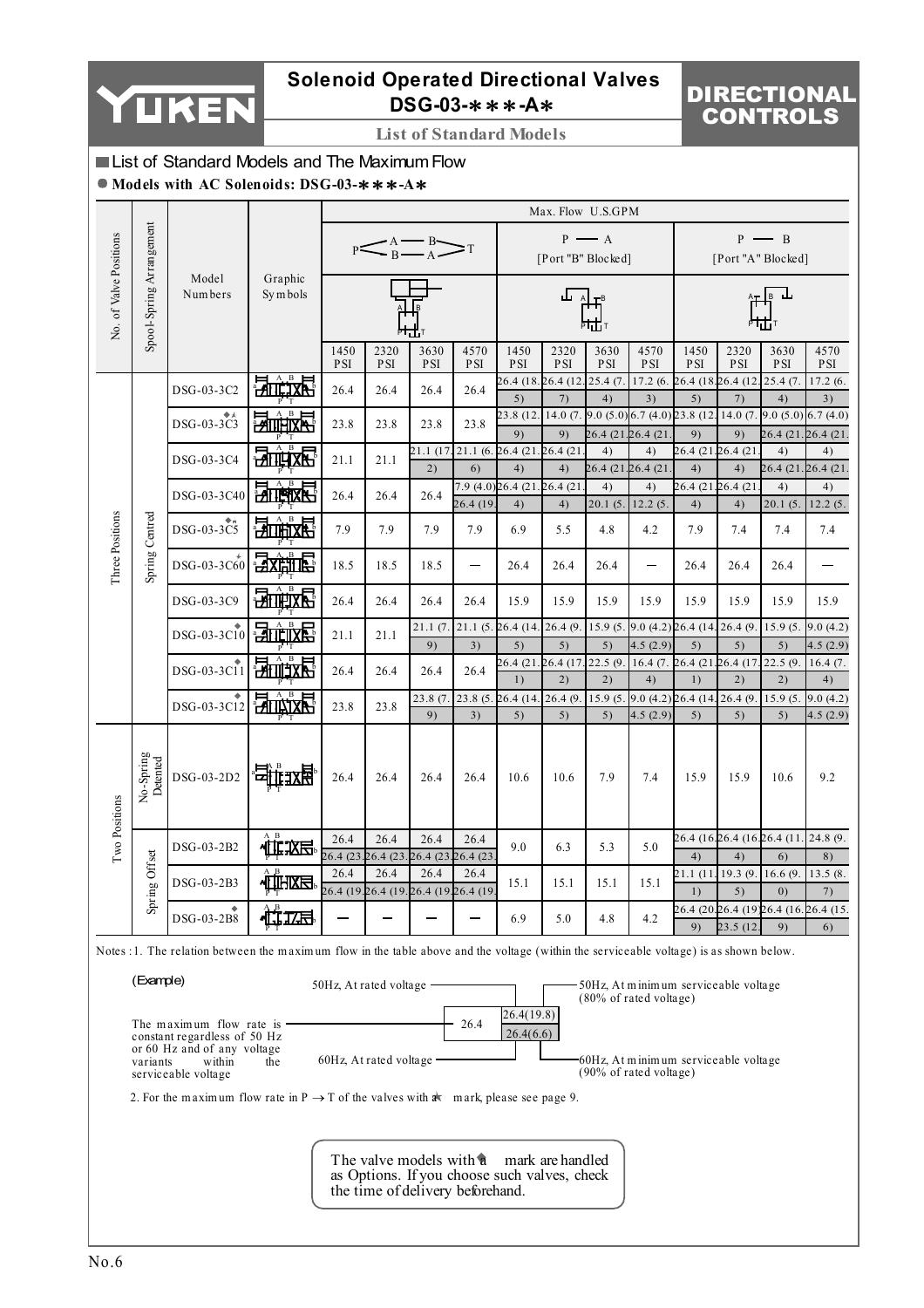

## **Solenoid Operated Directional Valves** ∗**-DSG-03-**∗∗∗**-D**∗ **/ R**∗ **/ RQ**∗

## **DIRECTIONAL** CONTROLS

**List of Standard Models**

■ List of Standard Models and The Maximum Flow

**Models with DC Solenoids: DSG-03-**∗∗∗**-D**∗

**Models with R Type Solenoids: DSG-03-**∗∗∗**-R**∗

**Models with RQ Type Solenoids: DSG-03-**∗∗∗**-RQ 100**∗

|                                   |                          |                       |                                                 |            | Max. Flow L/min |                          |                 |           |            |                                             |             |                                             |            |           |                 |
|-----------------------------------|--------------------------|-----------------------|-------------------------------------------------|------------|-----------------|--------------------------|-----------------|-----------|------------|---------------------------------------------|-------------|---------------------------------------------|------------|-----------|-----------------|
|                                   |                          |                       |                                                 |            |                 | $P \leq A \leq B \leq T$ |                 |           |            | $P \longrightarrow A$<br>[Port "B" Blocked] |             | $P \longrightarrow B$<br>[Port "A" Blocked] |            |           |                 |
| No. of Valve Positions            | Spool-Spring Arrangement | Model<br>Numbers      | Graphic<br>Symbols                              |            |                 |                          |                 | 山         |            |                                             |             | ∣в Ш                                        |            |           |                 |
|                                   |                          |                       |                                                 | 10<br>MPa  | 16<br>MPa       | 25<br>MPa                | 31.5<br>MPa     | 10<br>MPa | 16<br>MPa  | 25<br>MPa                                   | 31.5<br>MPa | 10<br>MPa                                   | 16<br>MPa  | 25<br>MPa | 31.5<br>MPa     |
|                                   |                          | DSG-03-3C2            | <b>Entixe</b>                                   | 120        | 120             | 120                      | 120             | 120       | 120<br>100 | 80<br>54                                    | 55<br>43    | 120                                         | 120<br>100 | 80<br>54  | 55<br>43        |
|                                   |                          | ◆★<br>DSG-03-3C3      | 动画网                                             | 120        | 120             | 120                      | 120             | 120       | 120        | 120                                         | 120         | 120                                         | 120        | 120       | 120             |
|                                   |                          | DSG-03-3C4            | 地对                                              | 120        | 120             | 120                      | 120             | 120       | 120        | 84<br>65                                    | 64<br>53    | 120                                         | 120        | 84<br>65  | 64<br>53        |
|                                   |                          | DSG-03-3C40           | <b>可闻地</b>                                      | 120        | 120             | 120                      | 120             | 120       | 120<br>104 | 62<br>57                                    | 49<br>42    | 120                                         | 120<br>104 | 62<br>57  | 49<br>42        |
| Three Positions<br>Spring Centred |                          | $+ \pi$<br>DSG-03-3C5 | <b>AntixE</b>                                   | 50         | 50              | 50                       | 50              | 35        | 24         | 21                                          | 20          | 45                                          | 45         | 45        | 45              |
|                                   |                          | DSG-03-3C60           | $A$ <sub><math>B</math></sub><br><b>ZEXILLE</b> | 120        | 120             | 120                      |                 | 120       | 120        | 120                                         |             | 120                                         | 120        | 120       |                 |
|                                   |                          | DSG-03-3C9            | 。<br>孙仲怀                                        | 120        | 120             | 120                      | 120             | 100       | 100        | 100                                         | 100         | 100                                         | 100        | 100       | 100             |
|                                   |                          | DSG-03-3C10           | $\mathbf{B}$<br>品质版目                            | 120        | 120             | 120<br>65                | 65<br>50        | 120       | 112<br>69  | 60<br>46                                    | 51<br>40    | 120                                         | 112<br>69  | 60<br>46  | 51<br>$40\,$    |
|                                   |                          | DSG-03-3C11           | <b>Faritiske</b>                                | 120        | 120             | 120                      | 120             | 100       | 100        | 80<br>62                                    | 65<br>52    | 100                                         | 100        | 80<br>62  | 65<br>52        |
|                                   |                          | DSG-03-3C12           | <b>Extricts</b>                                 | 120        | 120             | 120                      | 65              | 120       | 120        | 62                                          | 51          | 120                                         | 120        | 62        | 51              |
|                                   |                          |                       |                                                 |            |                 | 65                       | $\overline{50}$ |           | 86         | 47                                          | 40          |                                             | 86         | 47        | 40              |
|                                   | No-Spring<br>Detented    | DSG-03-2D2            | <u>निप्त ग्राह्य</u>                            | 120        | 120             | 120                      | 120             | 45        | 37         | 30                                          | 28          | 60                                          | 60         | 40        | 35              |
| Two Positions                     |                          | DSG-03-2B2            | 雌巫                                              | $110$      | 110             | 110                      | 110             | 68        | 47         | 38                                          | 38          | 120                                         | 114        | 75        | 63              |
|                                   | Spring Offset            | DSG-03-2B3            | 仙林图                                             | 100<br>120 | 100<br>120      | 100<br>120               | 100<br>120      | 77        | 77         | 77                                          | 77          | 120                                         | 83<br>120  | 58<br>120 | 48<br>120       |
|                                   |                          | DSG-03-2B8            | 心理地                                             |            |                 |                          |                 | 53        | 33         | 24                                          | 23          | 120                                         | 120<br>62  | 62<br>40  | 103<br>47<br>37 |

Notes ) 1. The relation between the maximum flow in the table above and the voltage (within the serviceable voltage) is as shown below.

#### (Example)

|                                                                                                                    | At rated voltage [after temperature rise and saturated]                                                       |
|--------------------------------------------------------------------------------------------------------------------|---------------------------------------------------------------------------------------------------------------|
| The maximum flow rate is constant regardless of $-$ -120<br>any voltage variants within the serviceable<br>voltage | 120<br>At minimum serviceable voltage<br>65<br>(90% of rated voltage) [after temperature rises and saturated] |

2. For the maximum flow rate in  $P \rightarrow T$  of the valves with  $\pi$  mark, please see page 9.

The valve models with  $\hat{\mathbf{a}}$  mark are handled as Options. If you choose such valves, check the time of delivery beforehand.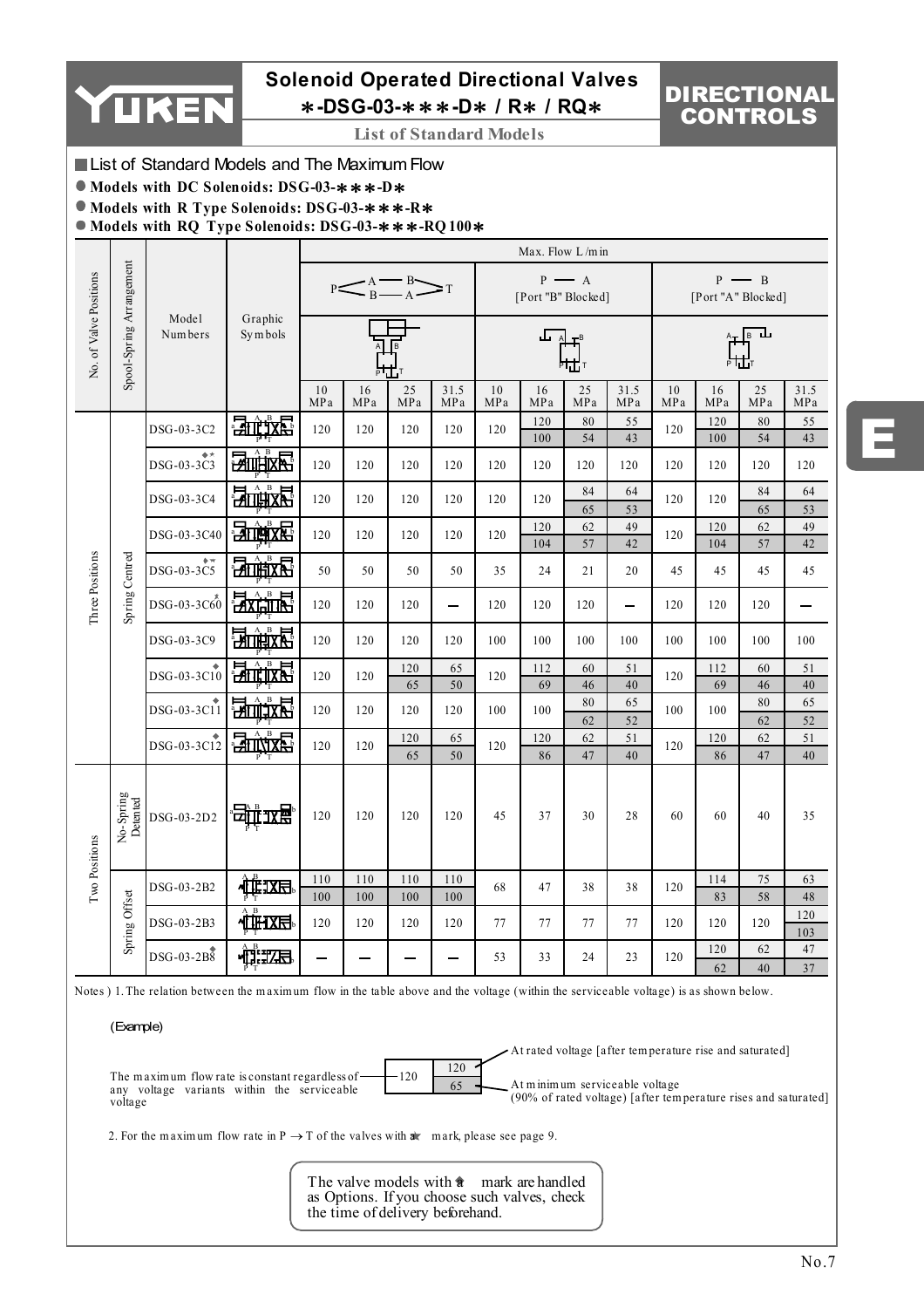

## **Solenoid Operated Directional Valves** ∗**-DSG-03-**∗∗∗**-D**∗ **/ R**∗ **/ RQ**∗

## DIRECTIONAL CONTROLS

**List of Standard Models**

**List of Standard Models and The Maximum Flow** 

**Models with DC Solenoids: DSG-03-**∗∗∗**-D**∗

**Models with R Type Solenoids: DSG-03-**∗∗∗**-R**∗

**Models with RQ Type Solenoids: DSG-03-**∗∗∗**-RQ 100**∗

|                        |                          |                                        |                           |              | Max. Flow U.S. GPM       |              |              |             |                    |                       |              |                                             |                    |              |              |  |
|------------------------|--------------------------|----------------------------------------|---------------------------|--------------|--------------------------|--------------|--------------|-------------|--------------------|-----------------------|--------------|---------------------------------------------|--------------------|--------------|--------------|--|
|                        |                          |                                        |                           |              | $P \leq A \leq B \leq T$ |              |              |             | [Port "B" Blocked] | $P \longrightarrow A$ |              | $P \longrightarrow B$<br>[Port "A" Blocked] |                    |              |              |  |
| No. of Valve Positions | Spool-Spring Arrangement | Model<br>Graphic<br>Numbers<br>Symbols |                           |              |                          |              |              | ىل<br>יההי  |                    |                       |              |                                             | <sub>՛</sub> _ ∍ ⊥ |              |              |  |
|                        |                          |                                        |                           | 1450<br>PSI  | 2320<br>PSI              | 3630<br>PSI  | 4570<br>PSI  | 1450<br>PSI | 2320<br>PSI        | 3630<br>PSI           | 4570<br>PSI  | 1450<br>PSI                                 | 2320<br>PSI        | 3630<br>PSI  | 4570<br>PSI  |  |
|                        |                          | DSG-03-3C2                             | <b>Entrixe</b>            | 31.7         | 31.7                     | 31.7         | 31.7         | 31.7        | 31.7<br>26.4       | 21.1<br>14.3          | 14.5<br>11.4 | 31.7                                        | 31.7<br>26.4       | 21.1<br>14.3 | 14.5<br>11.4 |  |
|                        |                          | $DSG-03-3C3$                           | <b>PADIHIXA</b>           | 31.7         | 31.7                     | 31.7         | 31.7         | 31.7        | 31.7               | 31.7                  | 31.7         | 31.7                                        | 31.7               | 31.7         | 31.7         |  |
|                        |                          | DSG-03-3C4                             |                           | 31.7         | 31.7                     | 31.7         | 31.7         | 31.7        | 31.7               | 22.2<br>17.2          | 16.9<br>14   | 31.7                                        | 31.7               | 22.2<br>17.2 | 16.9<br>14   |  |
|                        |                          | DSG-03-3C40                            | 动画板                       | 31.7         | 31.7                     | 31.7         | 31.7         | 31.7        | 31.7<br>27.5       | 16.4<br>15.1          | 12.9<br>11.1 | 31.7                                        | 31.7<br>27.5       | 16.4<br>15.1 | 12.9<br>11.1 |  |
|                        |                          | $DSG-03-3C5$                           | $\overline{B}$<br>河曲人     | 13.2         | 13.2                     | 13.2         | 13.2         | 9.2         | 6.3                | 5.5                   | 5.3          | 11.9                                        | 11.9               | 11.9         | 11.9         |  |
| Three Positions        | Spring Centred           | DSG-03-3C60                            | <b>Exiting</b>            | 31.7         | 31.7                     | 31.7         | —            | 31.7        | 31.7               | 31.7                  | —            | 31.7                                        | 31.7               | 31.7         |              |  |
|                        |                          | DSG-03-3C9                             |                           | 31.7         | 31.7                     | 31.7         | 31.7         | 26.4        | 26.4               | 26.4                  | 26.4         | 26.4                                        | 26.4               | 26.4         | 26.4         |  |
|                        |                          | DSG-03-3C10                            | 动地区                       | 31.7         | 31.7                     | 31.7<br>17.2 | 17.2<br>13.2 | 31.7        | 29.6<br>18.2       | 15.9<br>12.2          | 13.5<br>10.6 | 31.7                                        | 29.6<br>18.2       | 15.9<br>12.2 | 13.5<br>10.6 |  |
|                        |                          | DSG-03-3C11                            | $\mathbf{B}$<br>ਜ਼ੋਸ      | 31.7         | 31.7                     | 31.7         | 31.7         | 26.4        | 26.4               | 21.1<br>16.4          | 17.2<br>13.7 | 26.4                                        | 26.4               | 21.1<br>16.4 | 17.2<br>13.7 |  |
|                        |                          | DSG-03-3C12                            | <b>Elmark</b>             | 31.7         | 31.7                     | 31.7<br>17.2 | 17.2<br>13.2 | 31.7        | 31.7<br>22.7       | 16.4<br>12.4          | 13.5<br>10.6 | 31.7                                        | 31.7<br>22.7       | 16.4<br>12.4 | 13.5<br>10.6 |  |
| Two Positions          | No-Spring<br>Detented    | DSG-03-2D2                             | र्ध्यक्षे स्टि<br>जीप्राध | 31.7         | 31.7                     | 31.7         | 31.7         | 11.9        | 9.8                | 7.9                   | 7.4          | 15.9                                        | 15.9               | 10.6         | 9.2          |  |
|                        |                          | DSG-03-2B2                             | 位に出す                      | 29.1<br>26.4 | 29.1<br>26.4             | 29.1<br>26.4 | 29.1<br>26.4 | 18          | 12.4               | 10                    | 10           | 31.7                                        | 30.1<br>21.9       | 19.8<br>15.3 | 16.6<br>12.7 |  |
|                        | Spring Offset            | DSG-03-2B3                             | 心理不                       | 31.7         | 31.7                     | 31.7         | 31.7         | 20.3        | 20.3               | 20.3                  | 20.3         | 31.7                                        | 31.7               | 31.7         | 31.7<br>27.2 |  |
|                        |                          | DSG-03-2B8                             | ÎÏ<br>出点                  |              |                          |              |              | 14          | 8.7                | 6.3                   | 6.1          | 31.7                                        | 31.7<br>16.4       | 16.4<br>10.6 | 12.4<br>9.8  |  |

Notes) 1. The relation between the maximum flow in the table above and the voltage (within the serviceable voltage) is as shown below.

#### (Example)

|                                                                                                                        | At rated voltage [after temperature rise and saturated]                                                           |
|------------------------------------------------------------------------------------------------------------------------|-------------------------------------------------------------------------------------------------------------------|
| The maximum flow rate is constant regardless of $-$ -31.7<br>voltage variants within the serviceable<br>any<br>voltage | $22.2$ $\sim$<br>At minimum serviceable voltage<br>(90% of rated voltage) [after temperature rises and saturated] |

2. For the maximum flow rate in  $P \rightarrow T$  of the valves with  $\pi$  mark, please see page 9.

The valve models with **a** mark are handled as Options. If you choose such valves, check the time of delivery beforehand.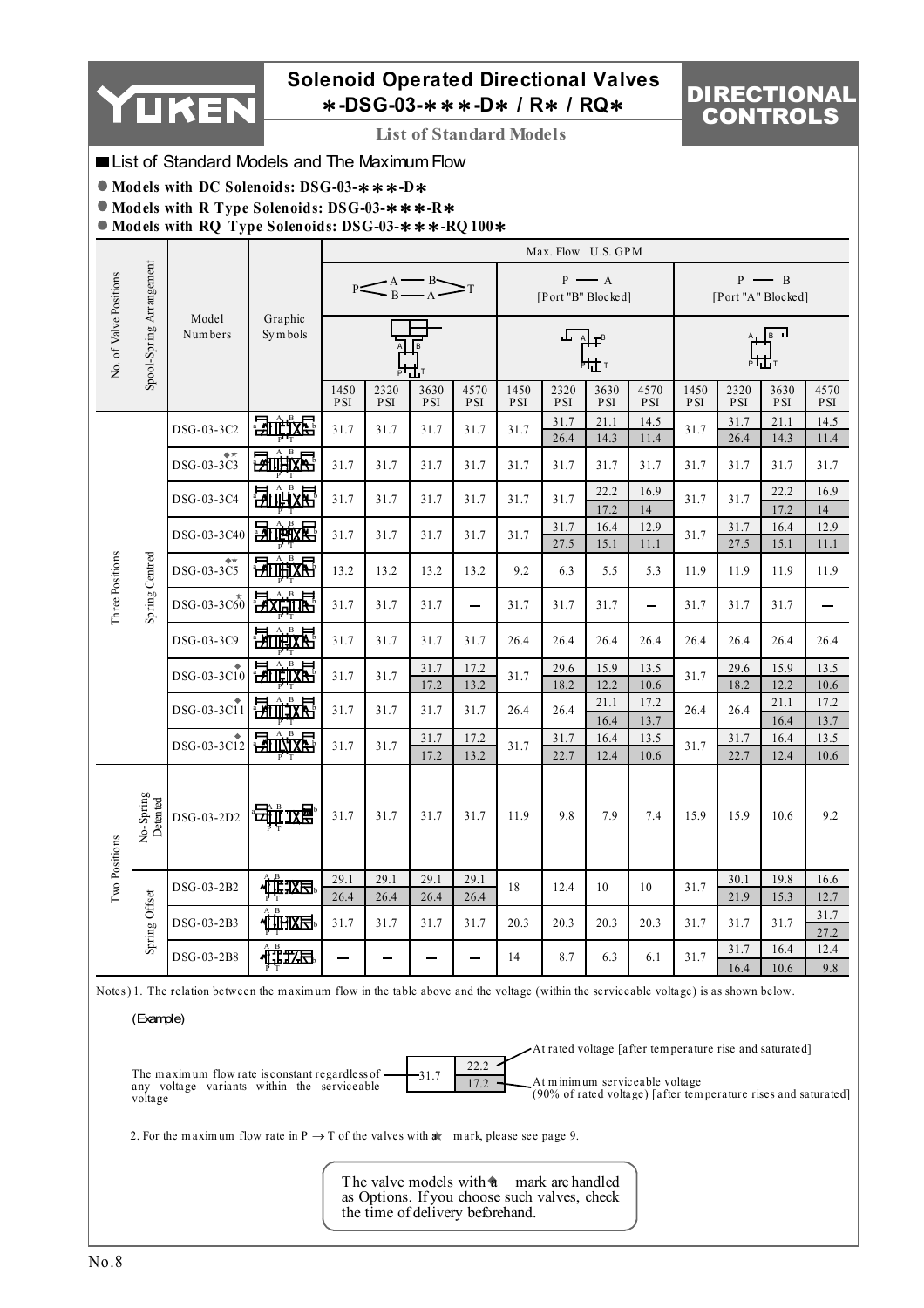

 $H^+$ 

## **Solenoid Operated Directional Valves DSG-03 / S-DSG-03**

**Max. Flow of Centre By-Pass / List of Shockless** 

## Maximum Flow of Centre By-Pass

In valve type 3C3, 3C5 and 3C60, in case where the actuator is put on in between the cylinder ports A and B as illustrated below and where the actuator moves and suspended at its stroke end and where the valve is then shifted to the neutral position in the suspended state of the actuator, the maximum flow rates available are those as shown as the table below regardless of any voltage in the range of serviceable voltage.

|      |                              | Graphic         | Max. Flow $L/m$ in $(U.S.GPM)$ |                                |                      |                        |  |  |
|------|------------------------------|-----------------|--------------------------------|--------------------------------|----------------------|------------------------|--|--|
|      | Model Numbers                | Symbols         | 10 MPa<br>$(1450$ PSI)         | 16 MPa<br>$(2320 \text{ PSI})$ | 25 MPa<br>(3630 PSI) | 31.5 MPa<br>(4570 PSI) |  |  |
| ₩    | $DSG-03-3C3-A*$              |                 | 100(26.4)                      | 100(26.4)                      | 100(26.4)            | 100(26.4)              |  |  |
| 'nШ. | $DSG-03-3C3-D+R+RO100$       | <b>ATTHIXE</b>  | 120(31.7)                      | 120(31.7)                      | 120(31.7)            | 120(31.7)              |  |  |
|      | $DSG-03-3C5-A*$              | <b>FALIHIXE</b> | 26(6.9)                        | 21(5.5)                        | 18(4.8)              | 16(4.2)                |  |  |
|      | $DSG-03-3C5-D* / R* / RQ100$ |                 | 35(9.2)                        | 24(6.3)                        | 21(5.5)              | 20(5.3)                |  |  |
| ľ۷   | DSG-03-3C60-A $*$            | <b>"为不可可可</b> " | 84 (22.2)                      | 52(13.7)                       | 52(13.7)             |                        |  |  |
| ய    | DSG-03-3C60-D*/R*/RQ100      |                 | 68(18.0)                       | 65(17.2)                       | 61(16.1)             |                        |  |  |

## ■ List of Shockless Models and The Maximum Flow

- **Models with DC Solenoids: S-DSG-03-**∗∗∗**-D**∗
- **Models with R Type Solenoids: S-DSG-03-**∗∗∗**-R**∗
- **Models with RQ Type Solenoids: S-DSG-03-**∗∗∗**-RQ 100**

|                              |                            |                                      |                                                                                                                            |                                       |                 |                                             |                                            | Max. Flow L/m in (U.S.GPM) |                             |                      |                  |                       |
|------------------------------|----------------------------|--------------------------------------|----------------------------------------------------------------------------------------------------------------------------|---------------------------------------|-----------------|---------------------------------------------|--------------------------------------------|----------------------------|-----------------------------|----------------------|------------------|-----------------------|
|                              | Spool-                     |                                      | $\leq$ $\frac{A}{B}$ $\frac{B}{A}$                                                                                         |                                       |                 | $P \longrightarrow A$<br>[Port "B" Blocked] |                                            |                            | $-$ B<br>[Port "A" Blocked] |                      |                  |                       |
| No. of<br>Valve<br>Positions | Spring<br>Arrange-<br>ment | Model<br>Numbers                     | Graphic<br>Symbols                                                                                                         |                                       | ᡰ╅╅             |                                             |                                            | $AI - B$<br>ய<br>ᅢᅶ        |                             |                      | டி ப<br>ᄟ        |                       |
|                              |                            |                                      |                                                                                                                            | 5 MPa<br>$(730$ PSI)                  | 10 MPa<br>1450) | 16 MPa<br>(2320)                            | 5 MPa<br>$(730$ PSI)                       | 10 MPa<br>1450             | 16 MPa<br>(2320)            | 5 MPa<br>$(730$ PSI) | 10 MPa<br>(1450) | 16 MPa<br>(2320)      |
|                              |                            | $\left  \text{s-DSG-03-3C2} \right $ |                                                                                                                            |                                       |                 |                                             | $20(31.7)[120(31.7)[120(31.7)][120(31.7)]$ |                            | $120(31.7)$ 75 (19.8)       | 120(31.7)            |                  | $120(31.7)$ 75 (19.8) |
| Three                        | Spring                     |                                      |                                                                                                                            |                                       |                 |                                             |                                            | $105(27.7)$ 65 (17.2)      |                             |                      |                  | $105(27.7)$ 65 (17.2) |
| Positions                    | Centred                    | S-DSG-03-3C4 HILLE                   |                                                                                                                            | $\frac{1}{2}$ [120 (31.7)[120 (31.7)] |                 | 85(22.5)                                    | 120(31.7)                                  | $120(31.7)$ 75 (19.8)      |                             | 120(31.7)            |                  | $120(31.7)$ 75 (19.8) |
|                              |                            |                                      |                                                                                                                            |                                       |                 | 70(18.5)                                    |                                            | $100(26.4)$ 65 (17.2)      |                             |                      |                  | $100(26.4)$ 65 (17.2) |
| Two<br>Positions             | Spring<br>Offset           | $S-DSG-03-2B2$                       | A B<br>$\sqrt{11.38}$ 1XH <sub>0</sub> 120 (31.7) 100 (26.4) 75 (19.8) 39 (10.3) 39 (10.3) 39 (10.3) 120 (31.7) 120 (31.7) |                                       |                 |                                             |                                            |                            |                             |                      |                  | 105(27.7)<br>80(21.1) |

Note: The relation between the m axim um flow in the table above and the voltage (within the serviceable voltage) is as shown below.

#### (Example)



E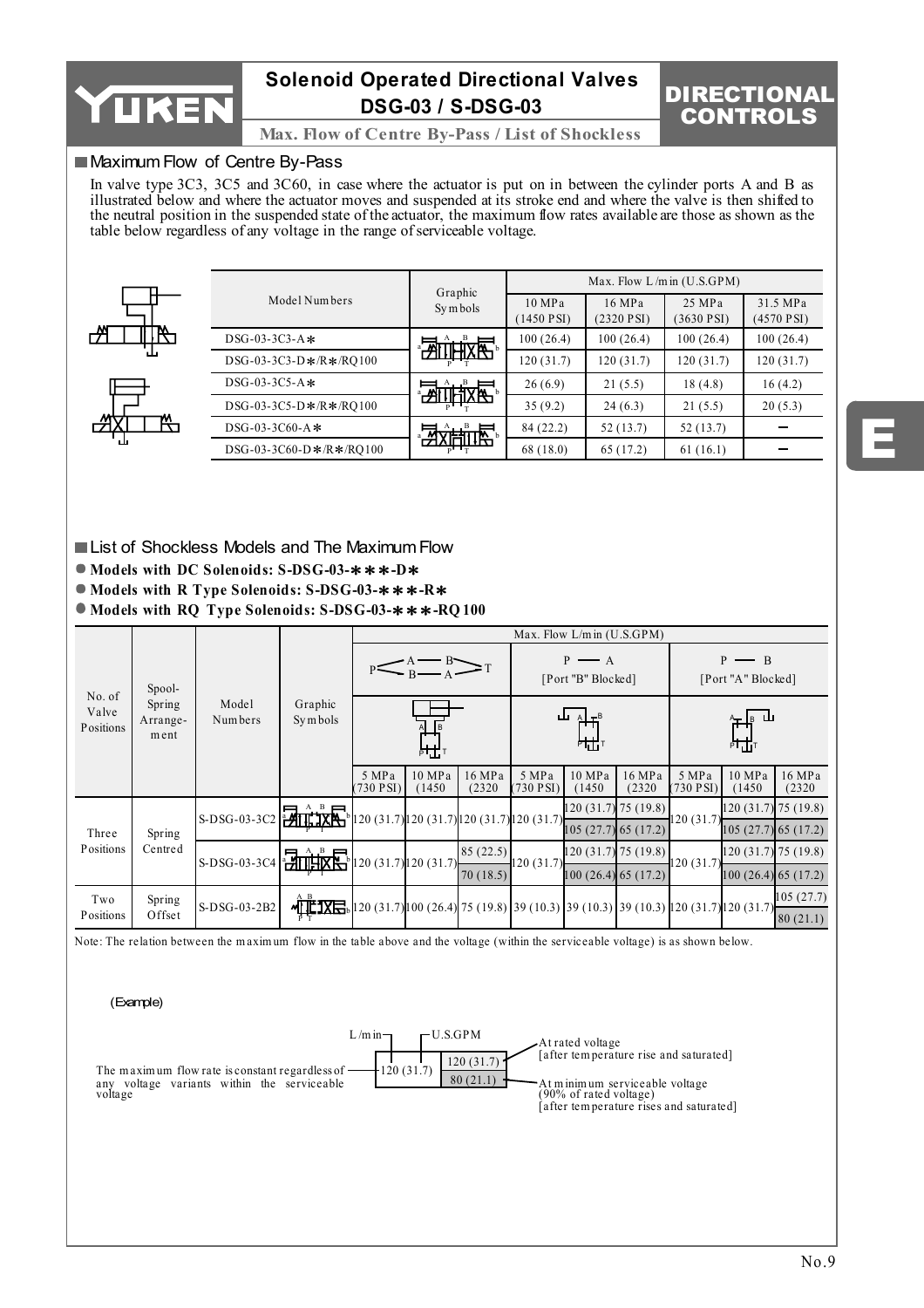



**Reverse Mounting of Solenoid**

## Reverse Mounting of Solenoid

In spring offset type, it is a standard configuration that the solenoid is mounted onto the valve in the SOL b position (side). However, in this particular spool-spring arrangement, the mounting of the solenoid onto the valve in the reverse position -SOL a side- is also available. The graphic symbol for this reverse mounting is as shown below. As for the valve type 2B∗ A and 2B∗B, please refer to the explanation under the heading of "Valves Using Neutral Position and Side Position" given below.



Standard Mtg. of Solenoid Reverse Mtg. of Solenoid

## Valves Using Neutral Position and Size Position (Special Tw o Position Valve)

Besides the use of the standard 2-position valves aforementioned in the "List of Standard Models and Maximum Flow", the 3-position valves also can be used as the 2-position valves using the two of their three positions. In this case, there are two kinds of the valve available. One is the valve using the neutral position and SOL a position (2B∗ A) and another is the valve using the neutral position and SOL b position (2B∗B).



| Position (2B2A) |
|-----------------|
|                 |
|                 |
| Graphic Symbols |

b

a

A B P T

Reverse Mtg. Ty pe

A B P T

Standard Mtg. Ty pe

i i i i s

(S-) DSG-03-2B∗<sup>A</sup>

Model Num bers

(S-) DSG-03-2B2A

|                    | Graphic Symbols       |                      |
|--------------------|-----------------------|----------------------|
| Model Numbers      | Standard<br>Mtg. Type | Reverse<br>Mtg. Type |
| $*DSG-03-2B*B$     |                       |                      |
| $(S-)$ DSG-03-2B2B | EIX                   | $\mathbb{R}^2$       |
| $DSG-03-2B3B$      |                       |                      |
| $(S-)$ DSG-03-2B4B |                       |                      |
| DSG-03-2B60B       |                       |                      |
| DSG-03-2B10B       |                       |                      |

In the above table, the graphic symbols in mounting type highlighted with shade are optional extra, therefore, please confirm the time of delivery with us before ordering.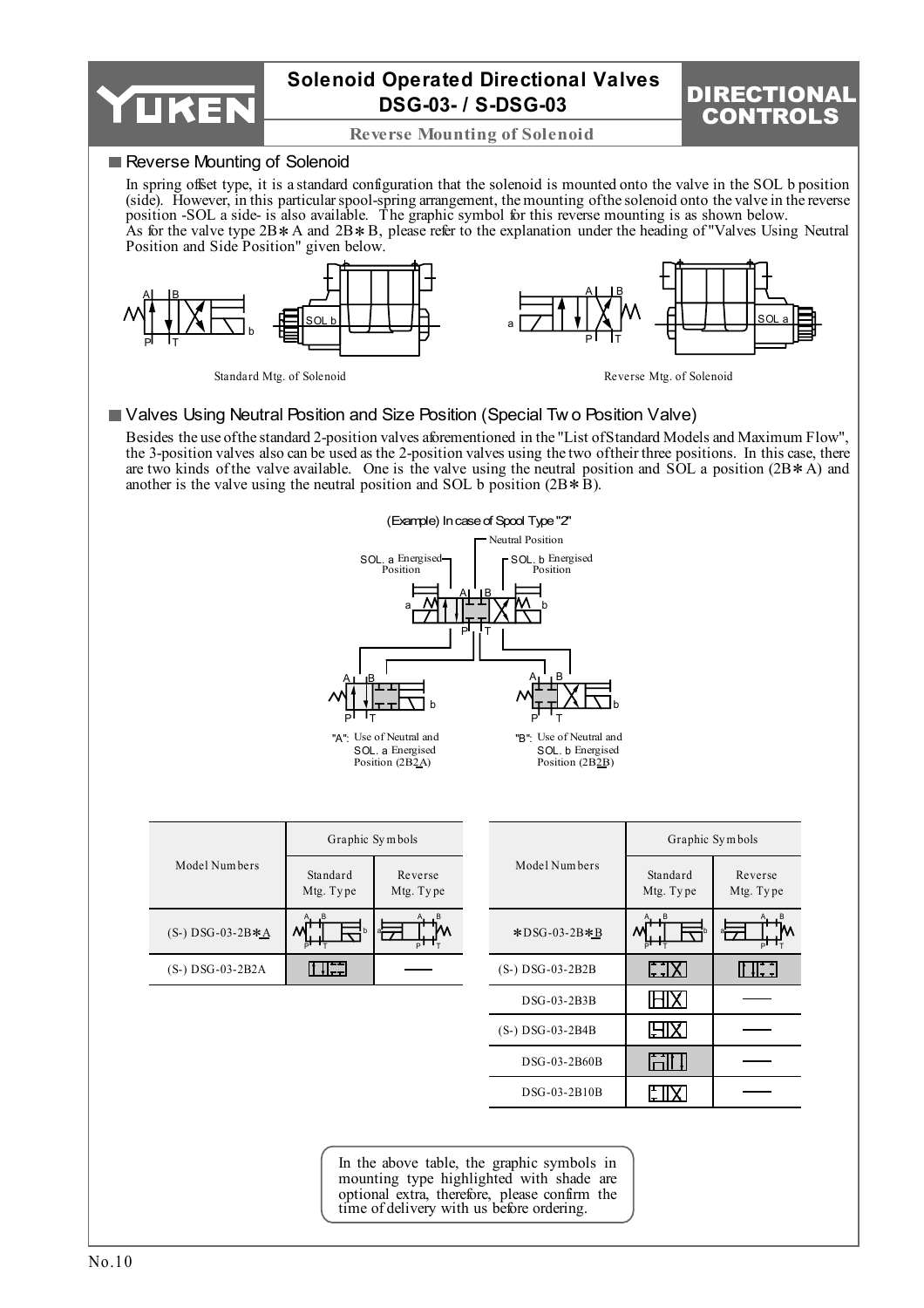

**Typical Changeover Time**

## **Typical Changeover Time**

Changeover time varies according to oil viscosity, spool type and hydraulic circuit.

#### **Standard Type** (Without Shockless Function)

Pressure: 16 MPa (2320 PSI) Flow Rate: 70 L/m in (18.5 U.S.GPM)<br>Viscosity: 30 m m<sup>2</sup>/s (140 SSU) Voltage: 100 %V (After coil temperature rises and saturated) [Test Conditions] Flow Rate:  $70 L/m$  in  $(18.5 U.S.GPM)$ 

#### [Result of Measurement]



DIRECTIONAL CONTROLS

|          | Model Numbers    | Changeover Time ms |     |  |  |
|----------|------------------|--------------------|-----|--|--|
| Type     |                  |                    |     |  |  |
|          | DSG-03-3C2-A $*$ |                    | 22  |  |  |
| Standard | $DSG-03-3C2-D*$  |                    | 30  |  |  |
| Type     | $DSG-03-3C2-R*$  |                    | 204 |  |  |
|          | DSG-03-3C2-RO*   |                    |     |  |  |

#### **Shockless Type**

[Test Circuit and Conditions]



Setting Pressure (Ps): 7 MPa (1020 PSI) Load (W): 1000 kg (2205 1bs.) Speed: 8.8 m/m in (28.9 ft./m in)<br>Viscosity : 30 m m<sup>2</sup>/s (140 SSU)

#### [Result of Measurement]



| Type              | Model Numbers       | Time<br>m <sub>s</sub> |                | Acceleration<br>$m/s2$ (G) |                |
|-------------------|---------------------|------------------------|----------------|----------------------------|----------------|
|                   |                     | T <sub>1</sub>         | T <sub>2</sub> | G1                         | G <sub>2</sub> |
|                   | $S-DSG-03-3C2-D*$   | 110                    | 120            |                            |                |
| Shockless<br>Type | $S-DSG-03-3C2-R*$   | 110                    | 220            | 6.4<br>(.65)               | 6.4<br>(65)    |
|                   | S-DSG-03-3C2-RO $*$ |                        | 120            |                            |                |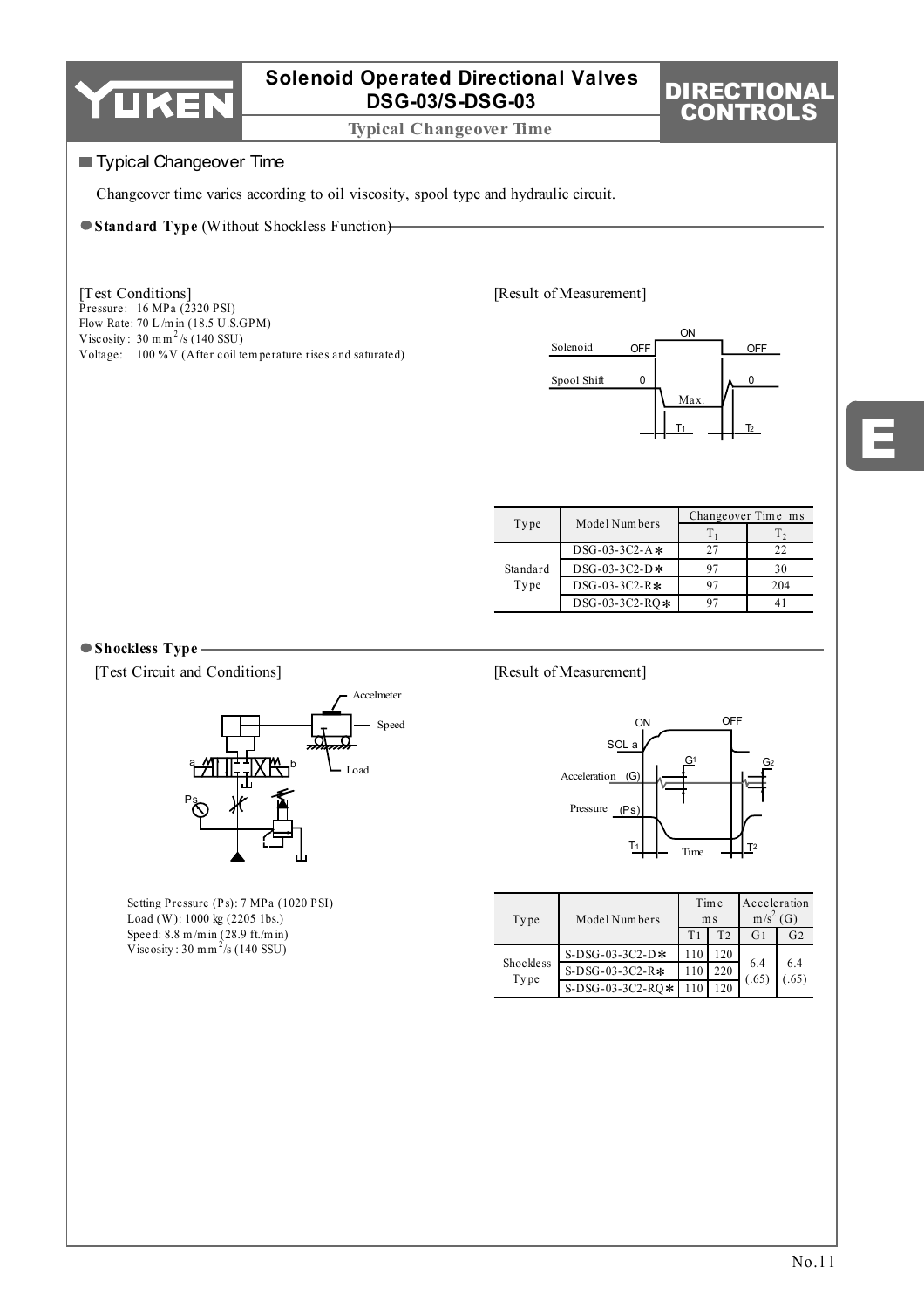

**Pressure Drop**

## DIRECTIONAL CONTROLS

## **Pressure Drop**

Pressure drop curves based on viscosity of 35 mm<sup>2</sup>/s (164 SSU) and specific gravity of 0.850.



| Model Numbers |                   |                   | Pressure Drop Curve Number |                   |                   |
|---------------|-------------------|-------------------|----------------------------|-------------------|-------------------|
|               | $P \rightarrow A$ | $B \rightarrow T$ | $P \rightarrow B$          | $A \rightarrow T$ | $P \rightarrow T$ |
| DSG-03-3C2    | Ø                 | Ø                 | Ø                          | Ø                 |                   |
| DSG-03-3C3    | Ø                 | Ø                 | Ø                          | Ø                 | の                 |
| DSG-03-3C4    | Ø                 | ⊗                 | ⊙                          | ⊗                 |                   |
| DSG-03-3C40   | Ø                 | Ø                 | Ø                          | Ø                 |                   |
| DSG-03-3C5    | ⊚                 | Ø                 | Ø                          | 0                 | ⊕                 |
| DSG-03-3C60   | ⊚                 | ⊚                 | ⊚                          | ⊚                 | ወ                 |
| DSG-03-3C9    | O                 | Ø                 | ℗                          | Ø                 |                   |
| DSG-03-3C10   | Ø                 | ⊗                 | Ø                          | Ø                 |                   |
| DSG-03-3C11   | 0                 | Ø                 | Ø                          | Ø                 |                   |
| DSG-03-3C12   | の                 | の                 | の                          | ⊗                 |                   |
| $DSG-03-2D2$  | ⊕                 | ❹                 | ⊚                          | ⊚                 |                   |
| DSG-03-2B2    | Ø                 | Φ                 | の                          | Ω                 |                   |
| DSG-03-2B3    | 0                 | Ø                 | ⊚                          | 0                 |                   |
| DSG-03-2B8    | O                 |                   | ග                          |                   |                   |



| Model Numbers  | Pressure Drop Curve Number |                   |                   |                   |  |  |  |
|----------------|----------------------------|-------------------|-------------------|-------------------|--|--|--|
|                | $p \rightarrow A$          | $R \rightarrow T$ | $P \rightarrow B$ | $A \rightarrow T$ |  |  |  |
| S-DSG-03-3C2   | Ø                          | Ø                 |                   |                   |  |  |  |
| S-DSG-03-3C4   | 2                          | Ø                 |                   |                   |  |  |  |
| $S-DSG-03-2B2$ |                            | [2]               |                   |                   |  |  |  |

|  | $\bullet$ For any other viscosity, multiply the factors in the table below. |  |  |  |
|--|-----------------------------------------------------------------------------|--|--|--|
|  |                                                                             |  |  |  |

| Viscosity SSU 77 98 141 186 232 278 324 371 417 464 | $\text{Im}\,\text{m}^2/\text{s}$ 15 20 30 40 50 60 70 80 90 100 |  |  |  |                                                                                                             |  |  |
|-----------------------------------------------------|-----------------------------------------------------------------|--|--|--|-------------------------------------------------------------------------------------------------------------|--|--|
|                                                     |                                                                 |  |  |  |                                                                                                             |  |  |
| Factor                                              |                                                                 |  |  |  | $\left[0.81\right]0.87\left[0.96\right]1.03\left[1.09\right]1.14\left[1.19\right]1.23\left[1.27\right]1.30$ |  |  |

For any other specific gravity  $(G')$ , the pressure drop  $(P')$  may be obtained from the form ula below.

 $\Delta P' = \Delta P$  (G'/0.850)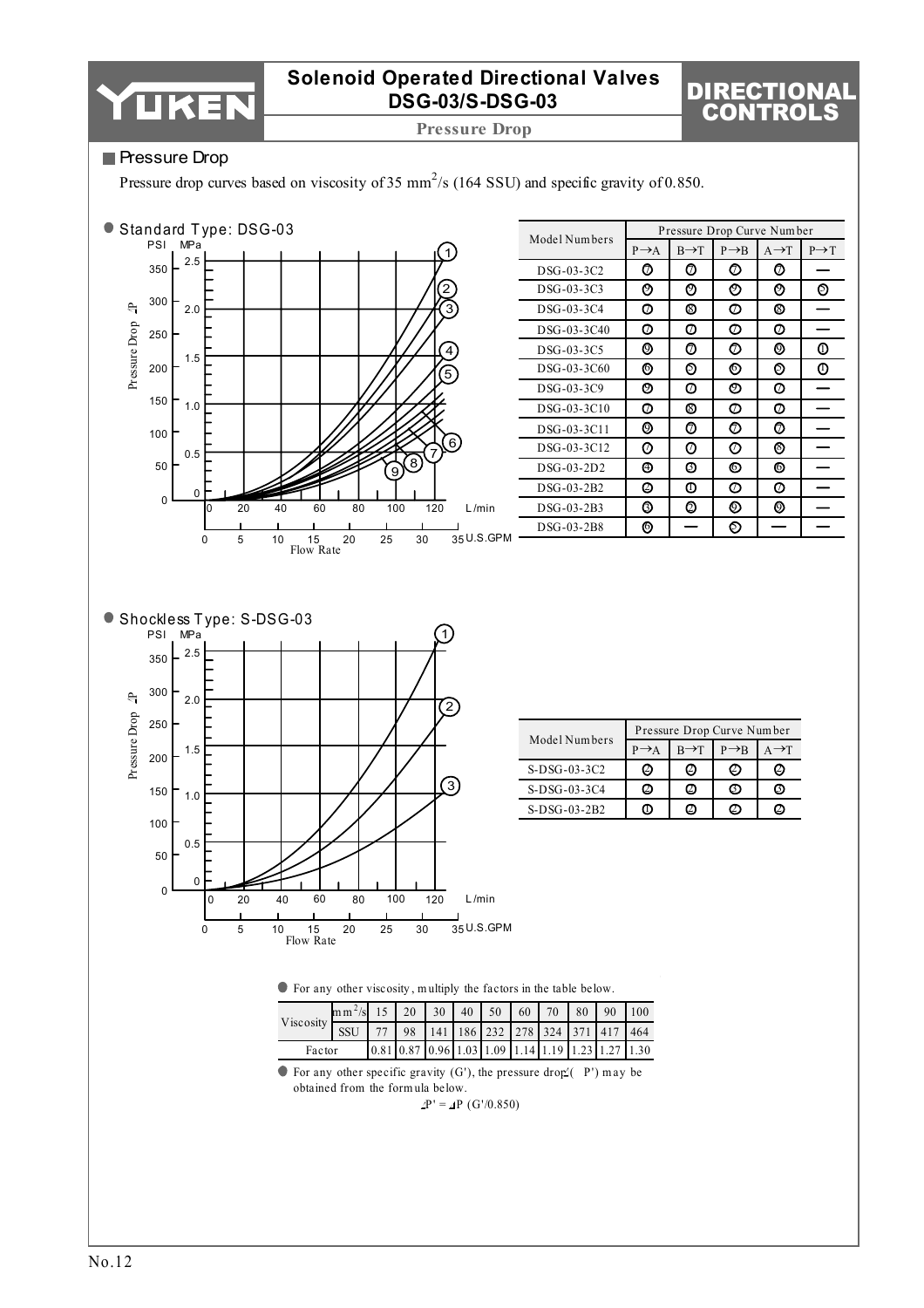

# **Solenoid Operated Directional Valves**

**DSG-03-**∗∗∗**-A**∗

**Installation Drawing**

## DIRECTIONAL CONTROLS

Mounting surface: ISO 4401-AC-05-4-A

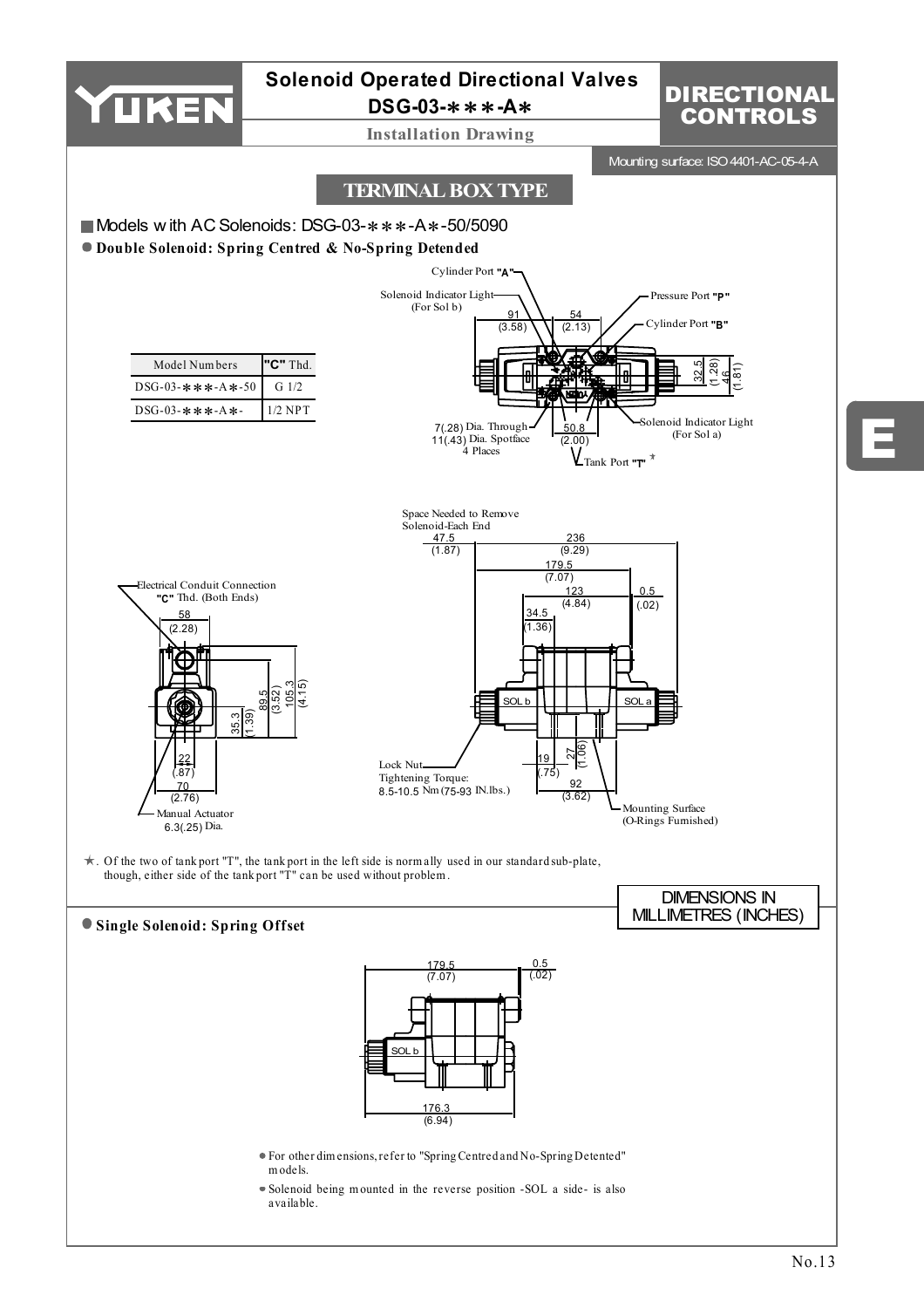

**Installation Drawing**

## DIRECTIONAL CONTROLS

Mounting surface: ISO 4401-AC-05-4-A

## **TERMINAL BOX TYPE**

- Models w ith DC Solenoids : (S-)DSG-03-∗∗∗-D∗-50/5090
- Models w ith R Type Solenoids : (S-)DSG-03-∗∗∗-R∗-50/5090
- Models w ith RQ Type Solenoids : (S-)DSG-03-\*\*\*-RQ100-50/5090
- **Double Solenoid: Spring Centred & No-Spring Detented**
- **Single Solenoid: Spring Offset**



For other dim ensions, refer to Models with AC solenoids (Page 13).

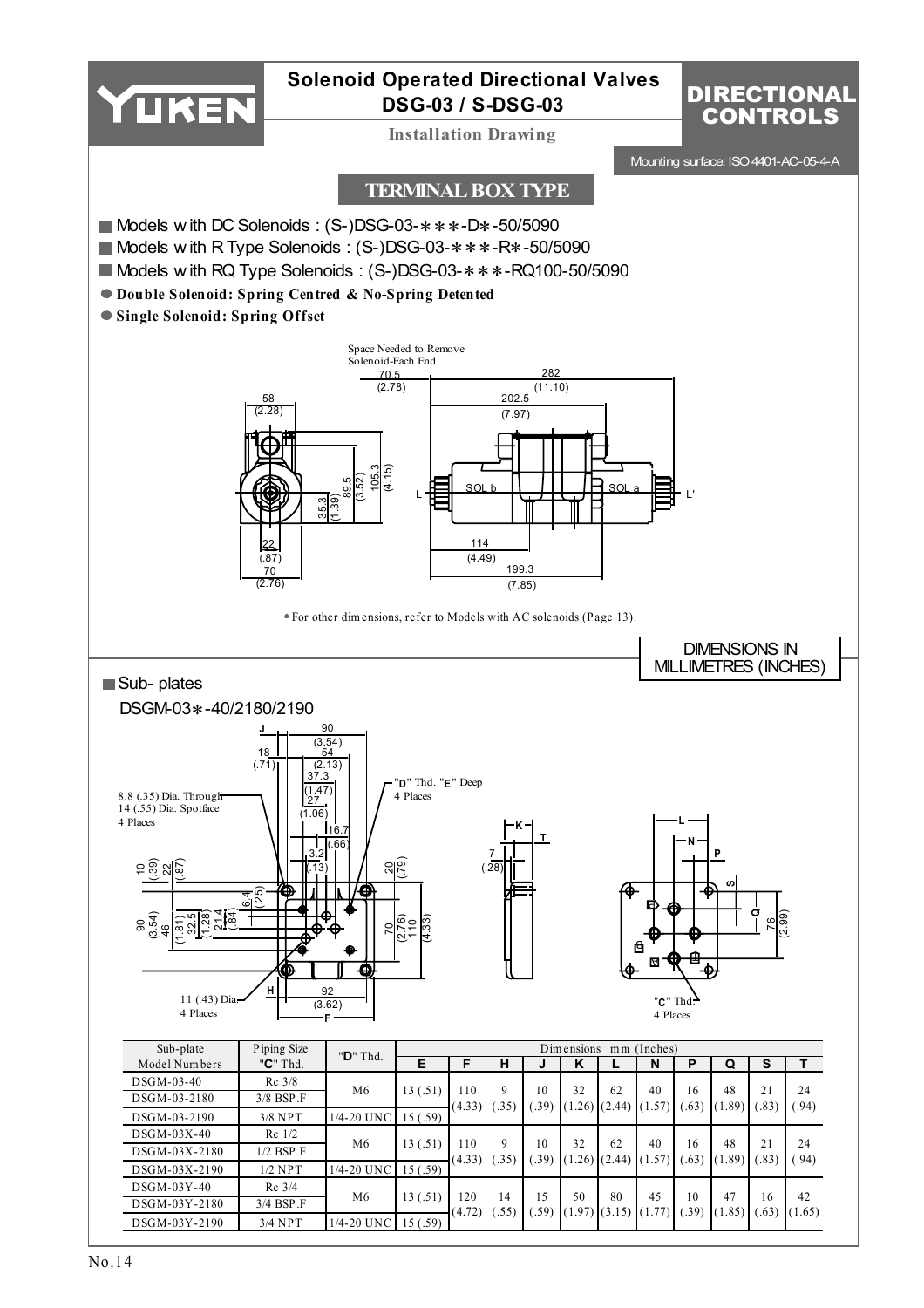

## **DIRECTIONAL** CONTROLS

E

**Installation Drawing**



Push Button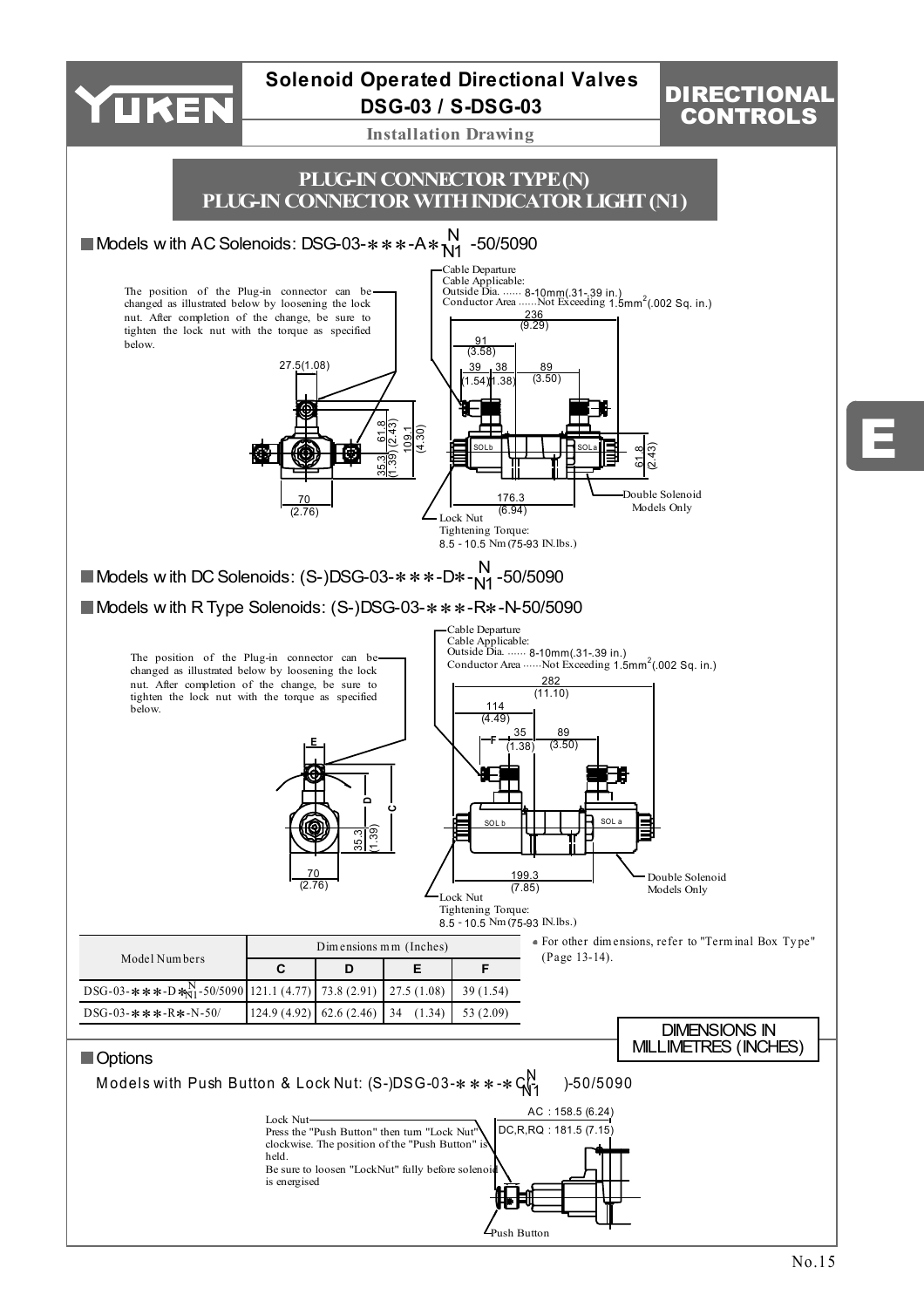

**Lead Wire Connection**

## DIRECTIONAL CONTROLS

#### Details of Receptacle

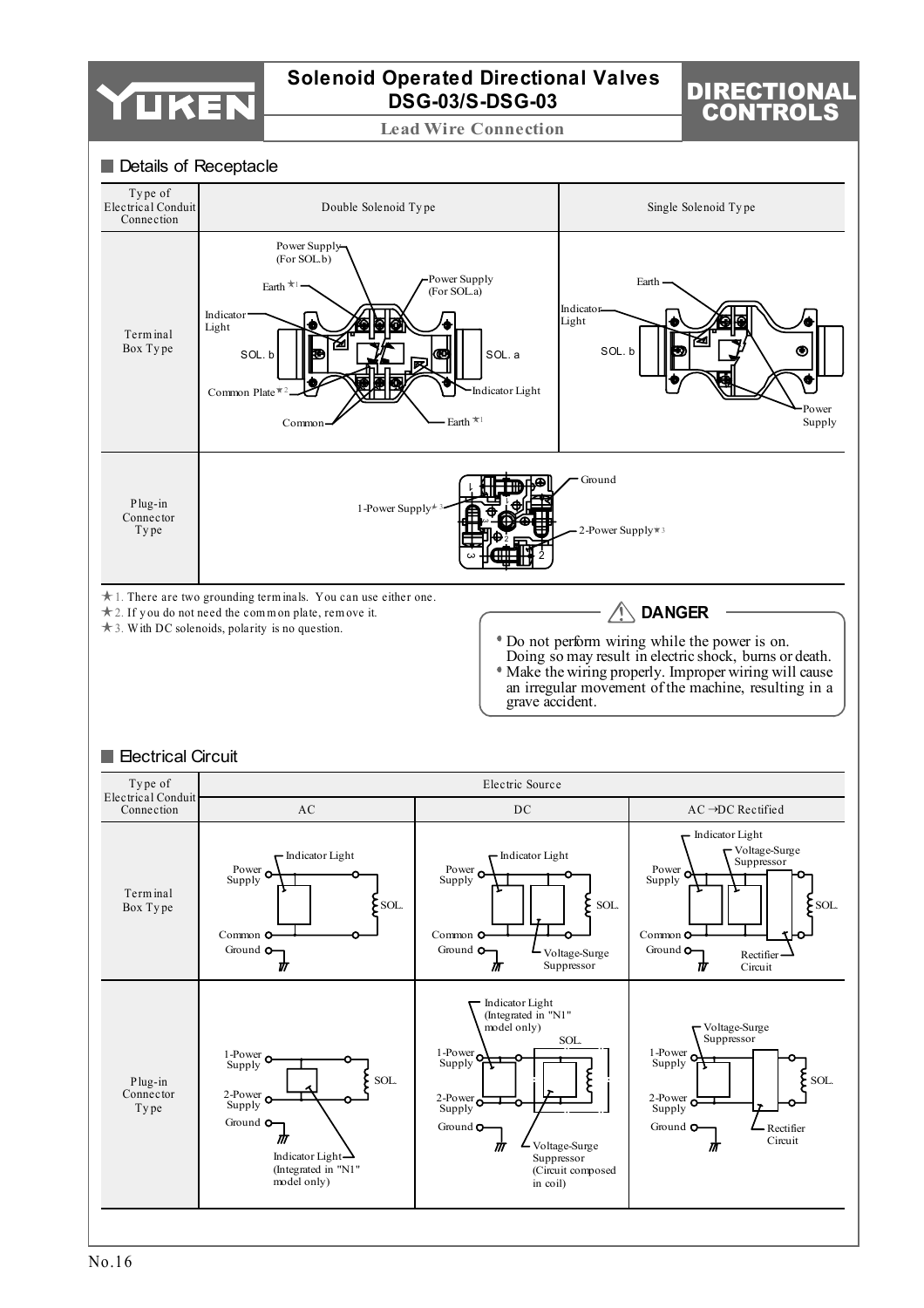

**Spare Parts List**

## DIRECTIONAL CONTROLS

∗-DSG-03-∗∗∗-∗-50/5090



### ● List of Seals

|      |               |                  |       | Qty. |                   |                                               |
|------|---------------|------------------|-------|------|-------------------|-----------------------------------------------|
| Item | Name of Parts | Part Numbers     | $3C*$ | 2D2  | $2B*$             | Remarks                                       |
| 21   | Gasket        | 1751S-VK418689-6 |       |      |                   |                                               |
| 27   | $O-Ring$      | $SO-NB-A014$     |       |      |                   |                                               |
| 28   | $O-Ring$      | $SO-NB-P21$      | -     |      |                   |                                               |
| 29   | Plug          | 1790S-VK418329-2 |       |      | $\mathcal{L}$     |                                               |
| 30   | $O-Ring$      | S <sub>6</sub>   |       |      | ◠                 |                                               |
| 41   | $O-Ring$      | $SO-NB-P21$      |       | ↑    |                   | Included in Solenoid Ass'y (Item $\bigcirc$ ) |
| 43   | $O-Ring$      | $SO-NA-P4$       |       | 4    | $\mathbf{\hat{}}$ |                                               |

 $\star$  When ordering the O-Rings, please specify the seal kit number from the table below.

| Valve Model Numbers              | Seal Kit No.     | O-Ring Details for Seal Kit                                                               |
|----------------------------------|------------------|-------------------------------------------------------------------------------------------|
| $DSG-03-*$ * * - * - 50/5090     | KS-DSG-03-50     | $\sqrt{(27)(5 \text{ Pcs.})\sqrt{(8)} \& (4)}$ (2 Pcs., see above) $\sqrt{(49)}$ (4 Pcs.) |
| $DSG-03-*$ * * - * - N - 50/5090 | $KS-DSG-03-N-50$ | $\mathcal{Q}$ (5 Pcs.), $\mathcal{Q}$ & $\mathcal{Q}$ (2 Pcs., see above)                 |

## ● Solenoid Ass'y, Coil, Receptacle and Connector

Refer to Page 18 for the details of these parts.